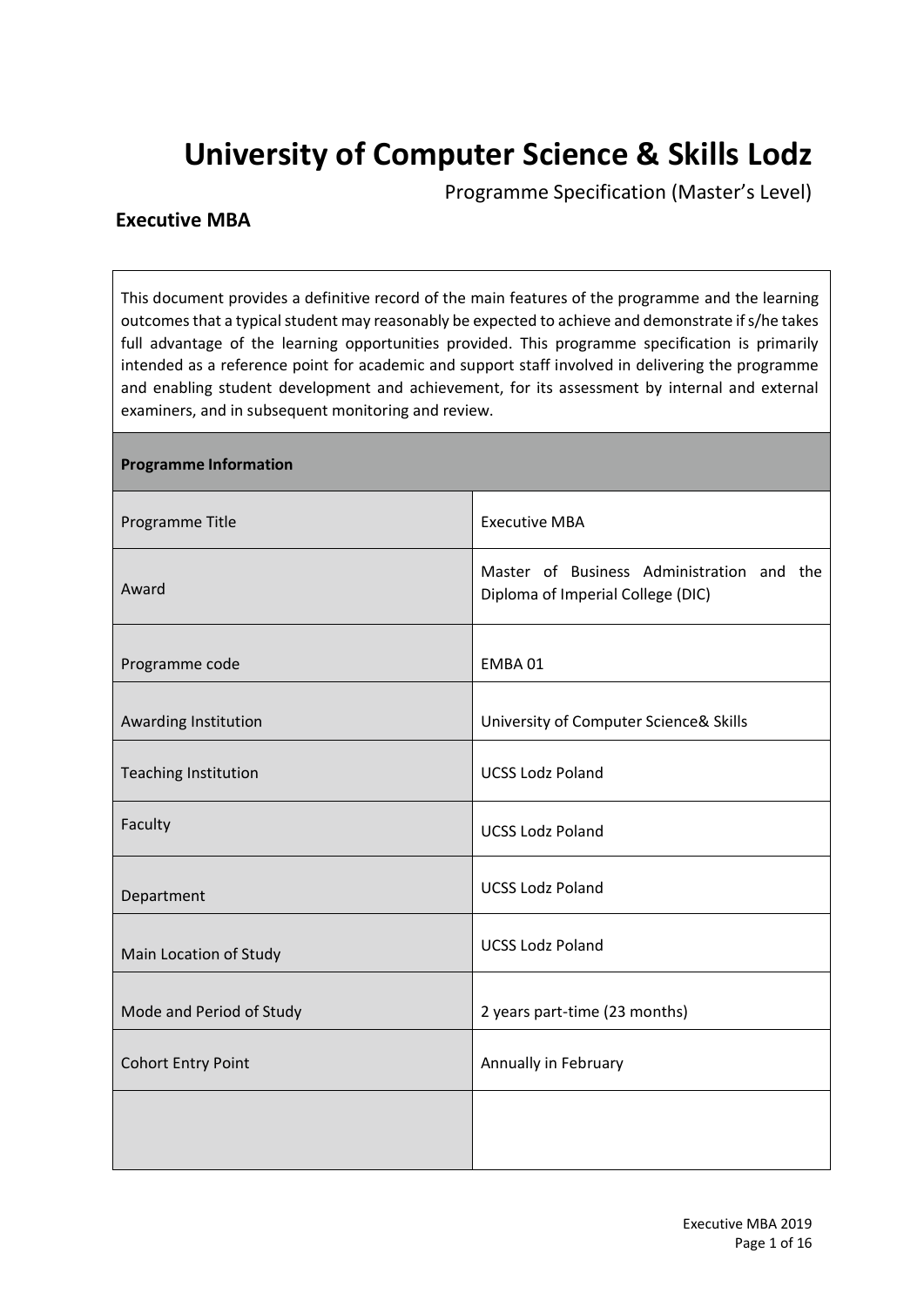| <b>Total Credits</b>          | ECTS:                 | 90                            | CATS: | 180 |
|-------------------------------|-----------------------|-------------------------------|-------|-----|
| <b>FHEQ Level</b>             | Level 7 - Master's    |                               |       |     |
| <b>EHEA Level</b>             | 2 <sup>nd</sup> cycle |                               |       |     |
|                               |                       | Ministry of Educations Poland |       |     |
| <b>External Accreditor(s)</b> |                       |                               |       |     |

| <b>Specification Details</b>             |                                                            |
|------------------------------------------|------------------------------------------------------------|
| Student cohort covered by specification  | 2022 Cohort (Students starting in February<br>2022)        |
| Responsible Officer                      | Veronica Russell - Assistant Director Education<br>Quality |
| Date of introduction of programme        | 2022/2023                                                  |
| Date of programme specification/revision | <b>March 2022</b>                                          |
| <b>Programme Overview</b>                |                                                            |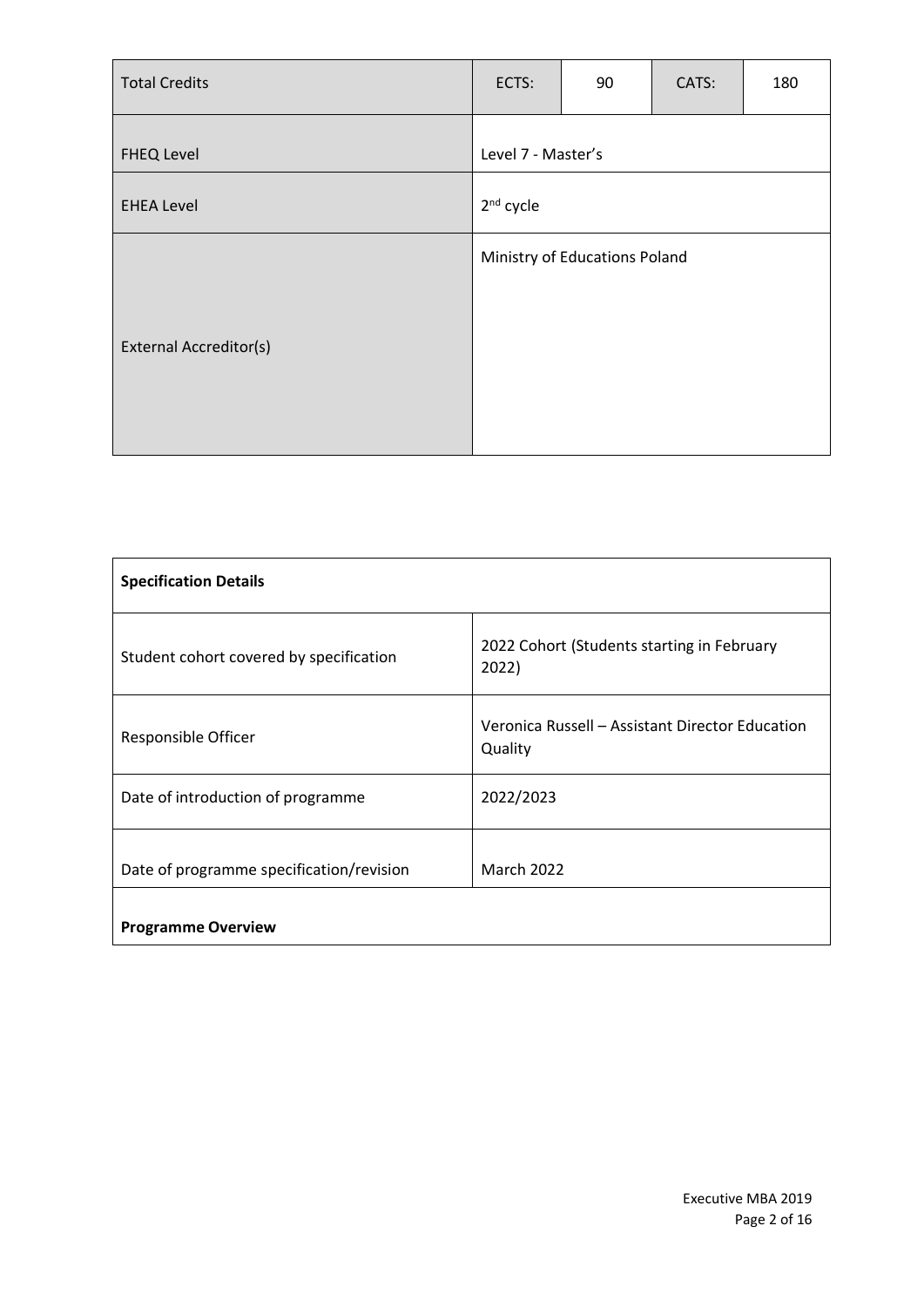This is a 23-month programme starting in February. The programme starts with a 4-day block (Wednesday through Saturday) and then attendance is from 09.00 to 18.15 on Friday and Saturday every Month in the first year and various dates depending on electives in the second year.

In the first year, there are 14 attendance days between February and July and 2 exam days, then 12 attendance days plus 2 exam days between August and January, plus a 3-day study tour to Germany. In the second year, students take 5 electives, attend a 6-day international residency to China and work on their final projects. Attendance patterns vary, depending on which electives are chosen. Students have the option of completing all electives by the end of July of the second year, depending on which ones they choose. They will then spend the rest of the second year on their final projects.

An important aspect of the Executive MBA Programme is that students are expected to work effectively as a member of a syndicate group comprising five to six students. The work carried out by the syndicate contributes to the assessed coursework requirements.

## **PRE-PROGRAMME**

Prior to the start of the programme, students will be required to take the following pre-programme modules;

- Data Analysis
- **Finance**
- **Accounting**
- Introduction to Corporate Sustainability, Social Innovation and Ethics primer modules which have a pass/fail test which students must complete successfully. These ensure students have the quantitative and financial skills required for the core modules.

#### **CORE MODULES**

The MBA Induction is aimed to assist students in their return to the academic world. Since a significant proportion of the MBA programme and experience involves work in syndicate groups, support is also provided on the formation and functioning of these groups. The various exercises and activities undertaken as part of the Induction are designed to enable students to meet as many of their colleagues as possible at an early stage. The core subjects are: Marketing Management; Accounting and Corporate Reporting Analysis, Managerial Economics, Corporate Finance, Strategy, Organisational Behaviour, Corporate Innovation & Intrapreneurship and Responsible Leadership & Corporate Success. These core subjects are assessed by a combination of coursework and examination.

In the first year, there are additional workshops and coaching sessions offered in the Executive Leadership Journey, plus a further six to eight 2-hour sessions by Imperial college scientists to talk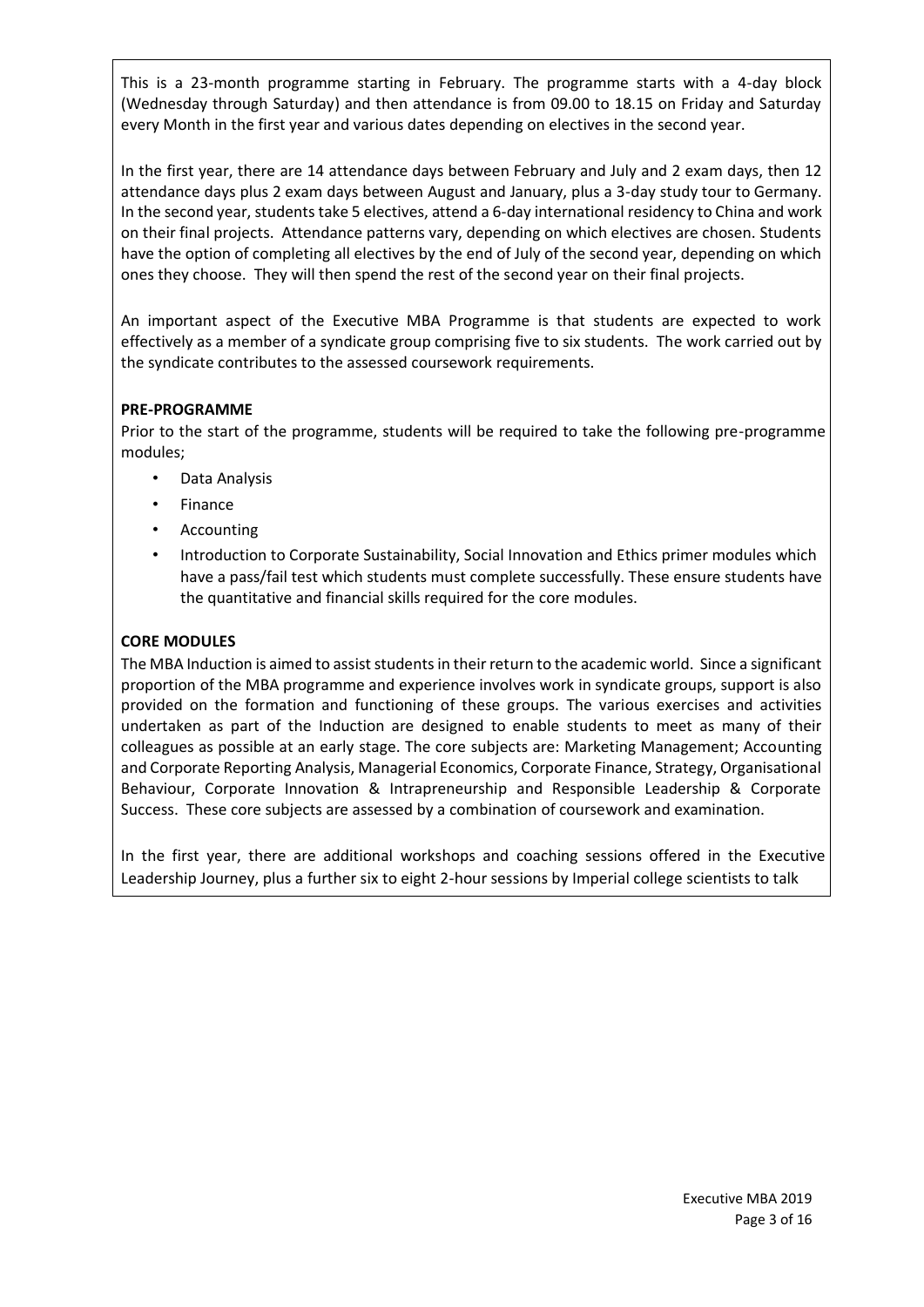about their research and have a discussion of the implication for business or talks by external speakers who are top business leaders. These talks are non-assessed.

Toward the end of Year 1, there will be a three-day residency to a top business school in Germany. There will be a one-week residency in the middle of Year 2 at a top business school in Greater China. The purpose of the two modules is to make the programme more international by exposing the students to two of the most important economies in the world, which are also geographically spread. Each module will combine lectures and company visits that focus on local applications of key topics, for example, manufacturing in China or commercialisation of technology in Germany. These two modules will be assessed by group project only. The international modules have both educational and social benefits. The educational benefits come from observing first-hand how business functions can be different in other parts of the world and also how some of the world's top companies are managed. The social benefits come from the whole group being together for three periods enjoying a common experience.

# **ELECTIVES**

In the second year, students pursue areas of interest by choosing five electives from those on offer. The choice currently includes: Advanced Company Valuation, Advanced Corporate Finance, Brand Management, International Business, Leadership, Consumer Behaviour, Management Challenges in Healthcare, Design for Business Transformation, Managing Negotiations, , Pricing Strategy, Private Equity, Clean Technology Investment, Mergers and Acquisitions, Breakout Strategy, Family Business, Banking and FinTech: Strategies and Challenges, Idea SMARTCamp, Leading & Executing Strategic Change, Leading Social Innovation, Project Management Alternative Investments, Marketing Analytics, Big Data, AI & Machine Learning, Digital Opportunities: Insights from the Startup Nation, Energy Business, Business Analytics, The Economics of Information and Intellectual Property, The Future of Cities, Managing Service Operations, Strategic Networks for Innovation & change, Strategic Problem Solving, Strategy in Volatile & Uncertain Environments, Sustainability & Competitive Advantage: Rethinking Value Creation, Topics in Asset Management and Climate Change & Business Strategy. Additional electives may be offered in subsequent years to reflect staff interests and research and not all electives will necessarily be offered each year. The electives are assessed by coursework only and take place in either the spring term or summer term depending on the combination of electives chosen.

The Entrepreneurship Journey is optional and can be taken as an elective. This project includes workshops, which are facilitated by academic coaches. During the workshops students work in groups on a project, which they present in the final workshop along with a 5000 word report. This allows students to put into practice their new-found skills in innovation, finance and the other core business disciplines.

## **FINAL PROJECT**

Students undertake an individual project. Students choose to analyse a particular industry, management problem or aspect of the economy, usually working in close cooperation with a company (typically their employers). Many projects are similar to a consultancy assignment for a company but are expected to make effective use of management principles, models, concepts and techniques. The project represents two to three months' solid work. The individual project takes the form of a formal report of up to 15,000 words. The Project is assessed principally on the quality of the final report but also on the skill and application shown during the conduct of the Project.

#### **Learning Outcomes**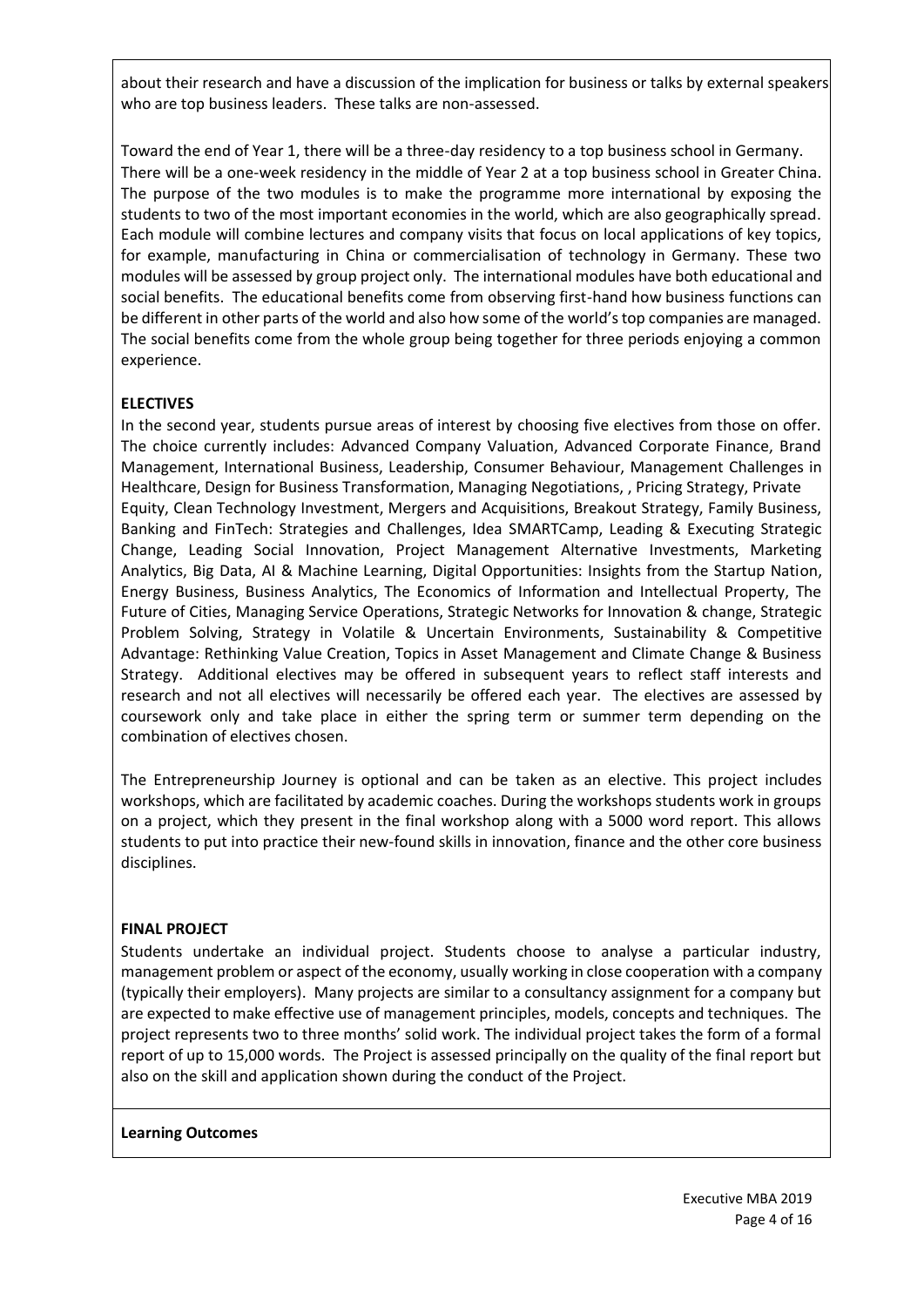## **Educational aims/objectives of the programme**

The programme aims/objectives are:

The programme aims to provide a conceptual framework for management thinking which draws insights from academic research into management and business practice which provides a practical overview of the problems and practices in modern management.

Students who complete the programme successfully will:

- Have a thorough grounding in the core management disciplines;
- Be able to apply analytical techniques to decision-making processes in business and to present their analyses clearly and persuasively;
- Be equipped to apply innovative thinking and leadership to the management of industry, services and enterprise on an international basis;
- Have developed their personal skill set to enhance their effectiveness as leaders and as managers.

# **Learning Outcomes**

## **Knowledge and Understanding of:**

- 1. the uses and limitations of accounting information and the legal requirements governing the preparation of financial statements
- 2. the uses and shortcomings of published financial accounts and command a basic knowledge of the underlying accounting information system
- 3. the models of market competition that can be applied to particular business cases;
- 4. key issues in financial markets and corporate finance
- 5. the fundamental risk vs return trade-off in financial markets
- 6. the economic forces that shape the business environment
- 7. how economic models can be used to understand and make predictions about the real world;
- 8. how managers understand the market environment, assess strategic capabilities and formulate strategies
- 9. how marketing contributes to the firm's survival and growth
- 10.the ways in which organisations enact their visions of the future and how strategies are put into practice by the effective management of resources in a range of different types of organisation
- 11.how organisational culture and structure can and should contribute to the achievement of broader strategic objectives
- 12.the commercial potential of 'live' technology and industrial design projects
- 13.the difference between a business model and a business plan
- 14.the core knowledge base including the essential facts, concepts, principles and theories relevant to the chosen areas of elective specialisation.

## **Skills and other Attributes**

## **Intellectual Skills**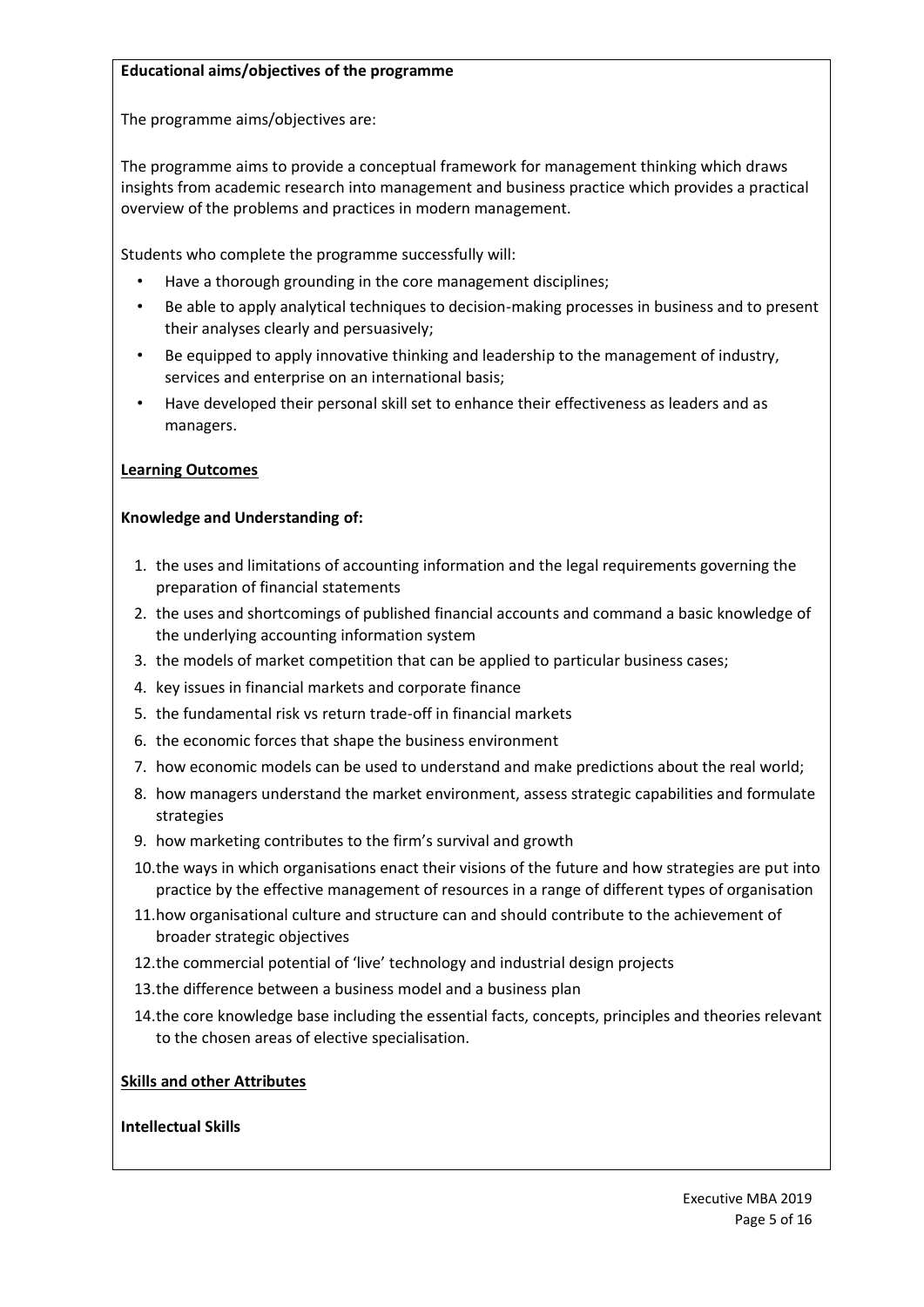- 1. integrate, analyse and evaluate new and/or abstract data and situations without guidance, using a wide range of appropriate techniques and transform such data and concepts into novel solutions
- 2. analyse a particular industry or aspect of the economy
- 3. use a conceptual framework to analyse organisations and manage people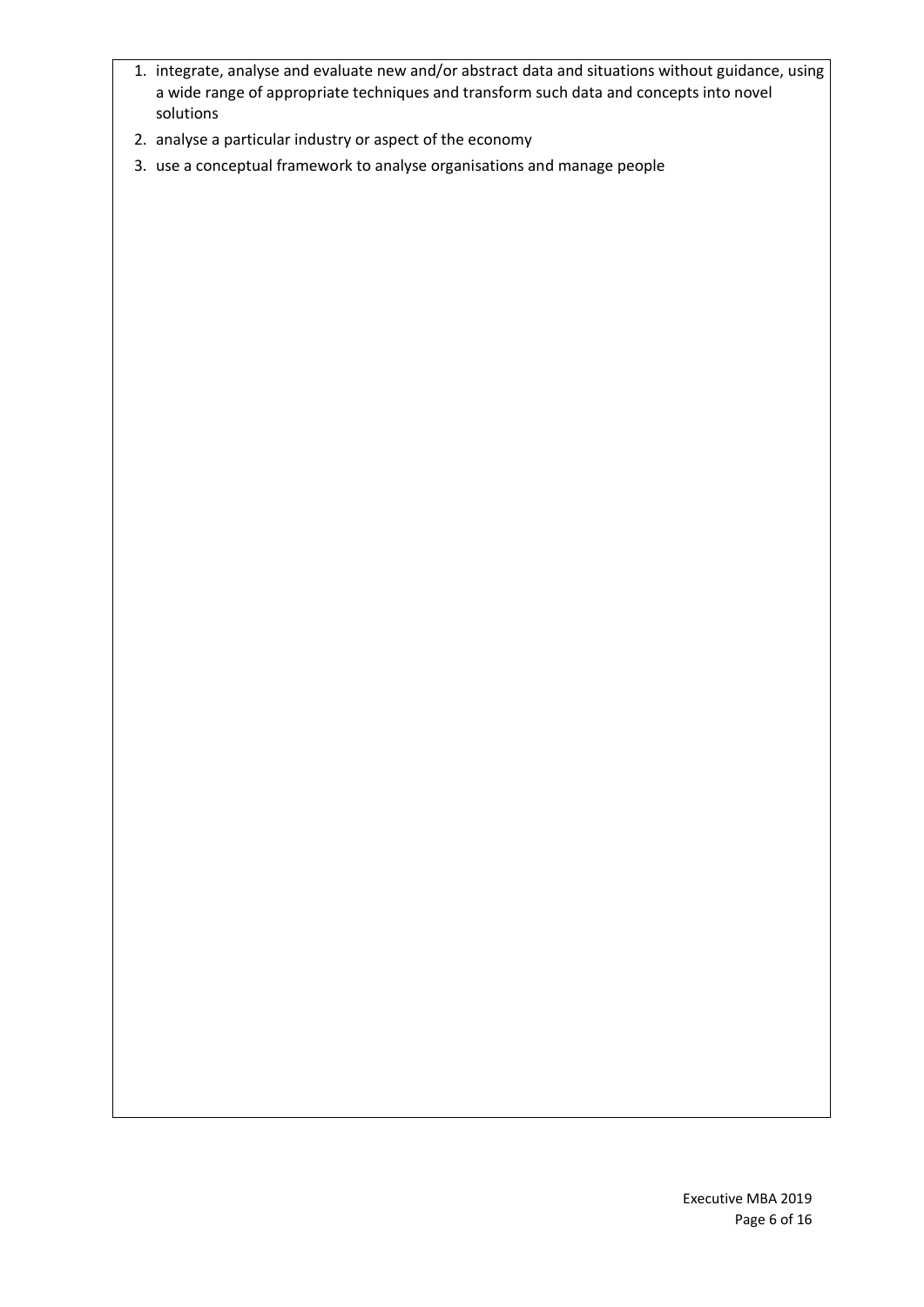- 4. use an internally consistent conceptual framework for thinking about the interaction between firms and markets
- 5. use the principle and tools of micro-economics to analyse real business situations at the firm and industry level.

# **Practical Skills**

- 1. give professional presentations
- 2. seek, interpret, present and use data effectively in decision-making
- 3. produce creative and realistic solutions to complex problems
- 4. use computer-based spreadsheets as an important tool for management decision-making and planning
- 5. read, interpret and analyse financial statements and evaluate the well-being and potential of a company using ratio and SWOT analysis
- 6. develop and present a proposal to a real business problem 7. evaluate the commercial feasibility of new business ideas
- 8. use Information Technology effectively.

# **Transferable Skills**

- 1. communicate effectively in context through oral presentations, computer processing, presentations and written reports
- 2. critically review evidence including its reliability, validity and significance
- 3. transfer techniques and solutions from one discipline to another
- 4. use Information and Communications technology
- 5. manage resources and time effectively in order to achieve intended goals
- 6. learn independently with open-mindedness and critical enquiry
- 7. learn effectively for the purpose of continuing professional development
- 8. work effectively as a team member which includes collaboration and formulating effective strategies for achieving goals when working with others. Understand individual behaviour in teams, team formation and team dynamics
- 9. clearly identify criteria for success and evaluate his or her own performance against those criteria
- 10. network effectively and how they can successfully market themselves for professional opportunities
- 11. manage and value cultural differences in behaviour
- 12. assess their own personal strengths and weaknesses as a manager, a colleague and a team member
- 13. develop a lifelong learning approach to their career and leadership development.

## **Entry Requirements**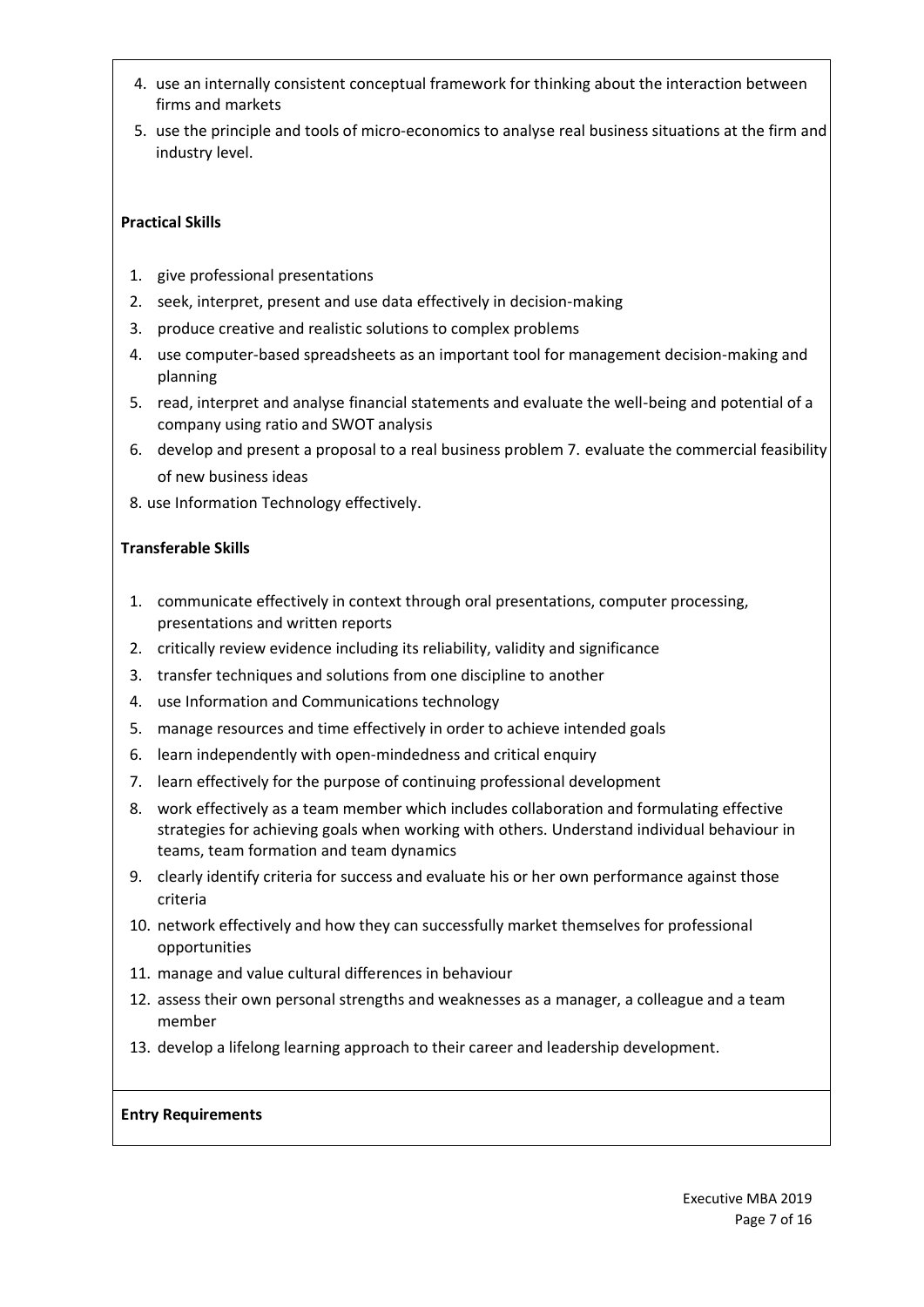|                      | Normally a 2:2 or an approved qualification.<br>The following professional qualifications are acceptable -                                                                                                    |
|----------------------|---------------------------------------------------------------------------------------------------------------------------------------------------------------------------------------------------------------|
| Academic Requirement | Full membership of:<br>Any Institute of Chartered Accountants in the UK or<br>Ireland<br>Chartered Institute of Public Finance and Accounting<br>The Association of Chartered Certified Accountants<br>(ACCA) |

|                                | Associateship or Fellowship of:<br><b>Chartered Institute of Management Accountants</b><br>$\bullet$<br>(CIMA)                                                                                                                                                                                                            |
|--------------------------------|---------------------------------------------------------------------------------------------------------------------------------------------------------------------------------------------------------------------------------------------------------------------------------------------------------------------------|
| <b>Additional Requirements</b> | Applicants will typically have a minimum of ten years'<br>relevant postgraduate work experience; however,<br>candidates with over eight years' relevant experience can<br>be exceptionally considered. This should include significant<br>management experience, which may include line, project<br>or matrix management. |

If an applicant's maths does not seem to be at the required level, they may be asked to sit a short maths test, prior to an offer being made. Applicants who do not hold a first degree (but have suitable experience and/or professional qualification) may be eligible for an alternative entry route onto the MBA, via a Special Qualifying Examination.

| <b>English Requirement</b>              | <b>Higher requirement</b><br>IELTS score of 6.0 overall (minimum 5.5 in all elements)                                             |  |  |  |  |
|-----------------------------------------|-----------------------------------------------------------------------------------------------------------------------------------|--|--|--|--|
| <b>Learning &amp; Teaching Strategy</b> |                                                                                                                                   |  |  |  |  |
|                                         | Lectures<br>٠<br>Practical classes and field work<br>٠<br>Equipment/technique demonstrations (e.g.<br>٠<br>Bloomberg, Datastream) |  |  |  |  |

• Seminars • Workshops • Case studies

• Group work exercises • Formal presentations

Scheduled Learning & Teaching Methods

 $\Gamma$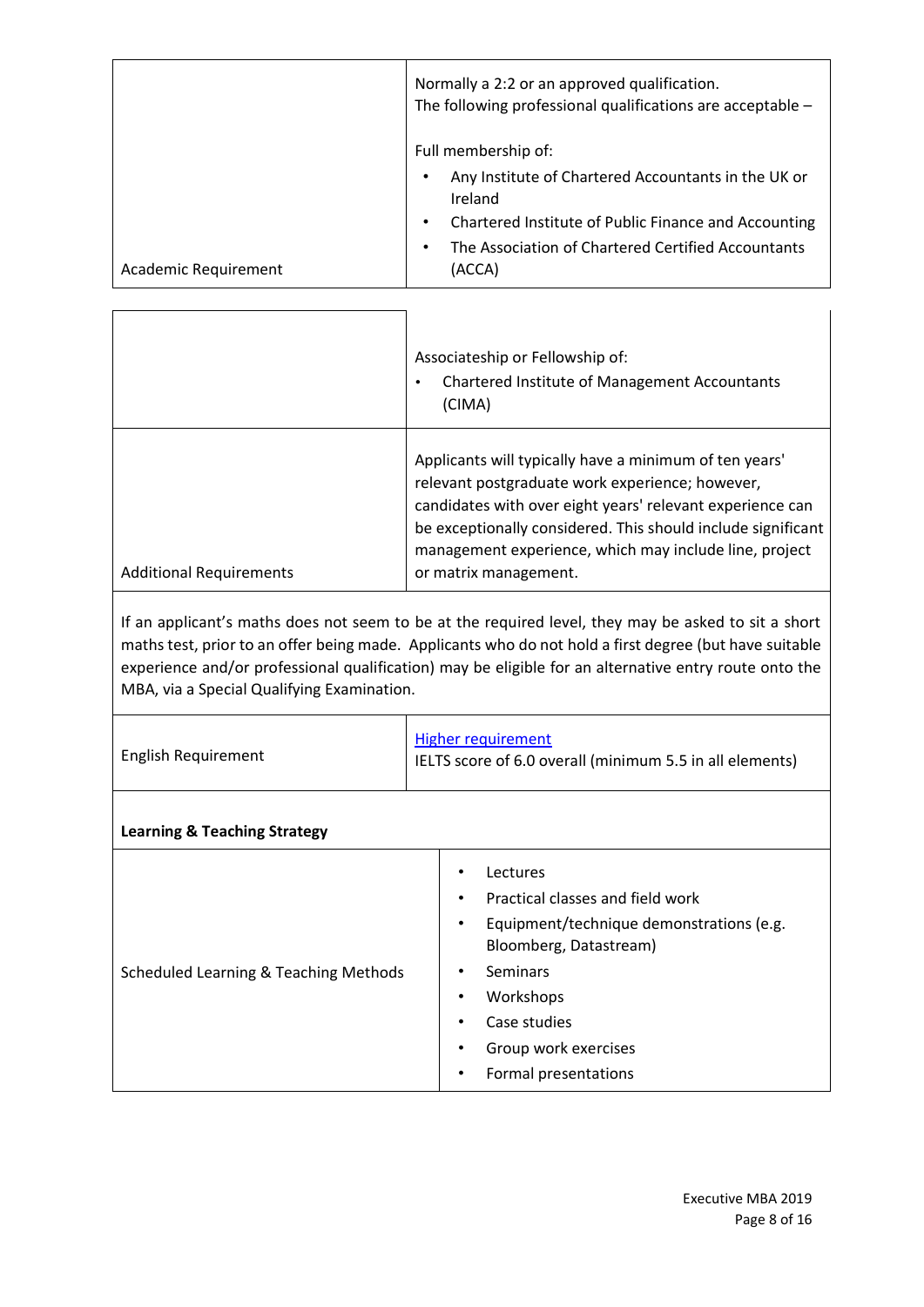| E-learning & Blended Learning Methods  | Pre-programme VLE modules<br>On-line discussion forums<br>$\bullet$<br>On-line lecture materials<br>٠<br>Interactive content including video and module<br>٠<br>quizzes                                                        |
|----------------------------------------|--------------------------------------------------------------------------------------------------------------------------------------------------------------------------------------------------------------------------------|
| Project and Placement Learning Methods | <b>Work Placement Opportunity</b><br>$\bullet$                                                                                                                                                                                 |
| <b>Assessment Strategy</b>             |                                                                                                                                                                                                                                |
| <b>Assessment Methods</b>              | Essays<br>Continuous assessments<br>$\bullet$<br><b>Written Examinations/Tests</b><br>٠<br><b>Multiple Choice Tests</b><br>$\bullet$<br><b>Formal Presentations</b><br>٠<br>Reports<br>٠<br>Case Studies<br>Participation<br>٠ |

Academic Feedback Policy

The School aims to provide feedback to students on coursework within two weeks and to provide provisional examination grades six weeks from the examination date. With each returned coursework assignment, a written evaluation will be provided. General feedback to the cohort is provided on examination performance. Students will not receive individual examination feedback. Students will be provided with a percentage mark. All percentage marks received during the year are deemed provisional until confirmed by the External Exam Board.

Re-sit Policy

Students who fail examinations will be provided with the opportunity to re-sit. Re-sits will be with the next cohort of students. Students who fail the final project will also re-submit at the next normal opportunity (with the next cohort).

Students who need to re-sit examinations/resubmit their final project will be required to pay a re-sit fee (unless they have had mitigating circumstances accepted to sit as a first attempt).

Mitigating Circumstances Policy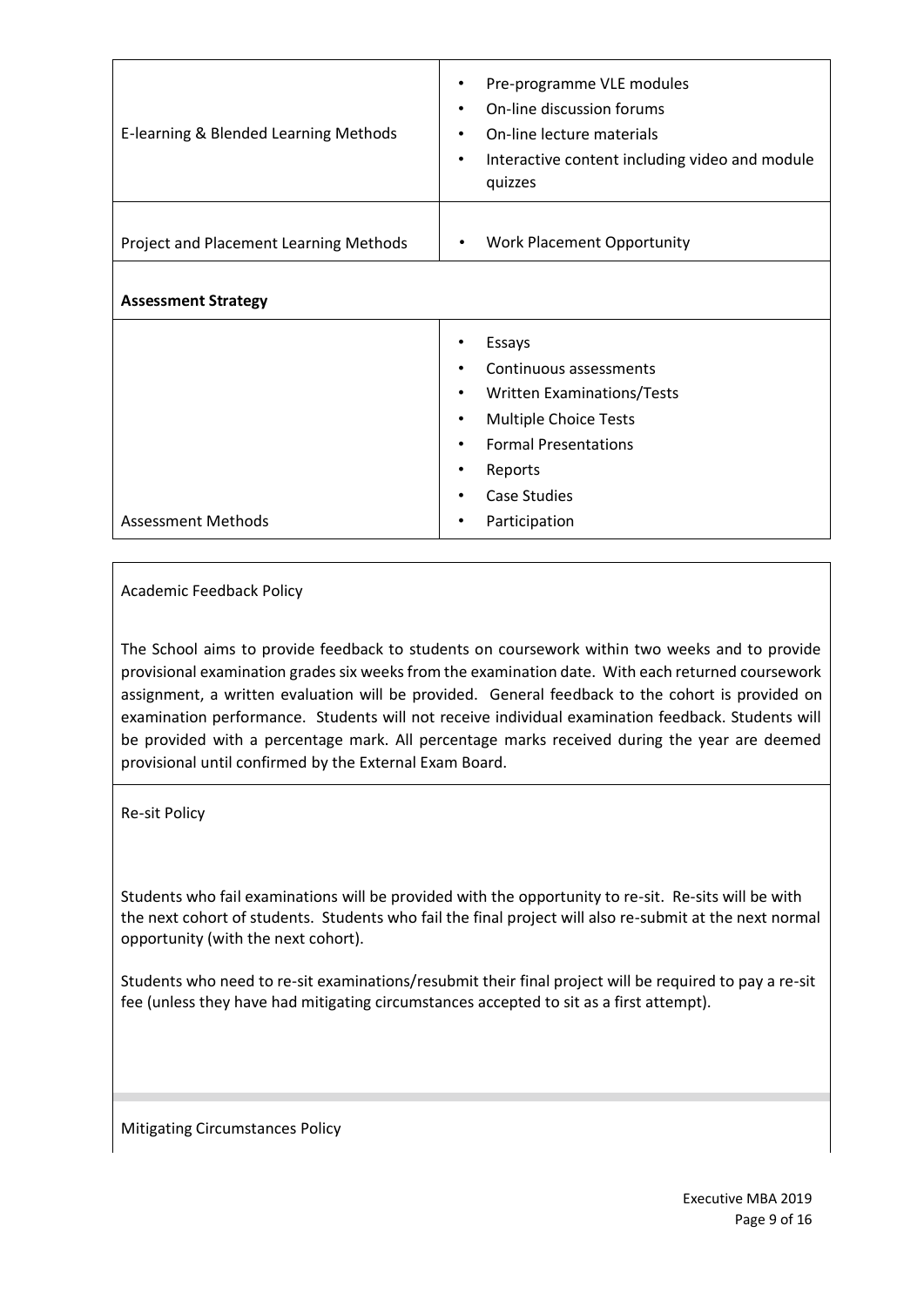The College's Policy on Mitigating Circumstances is available at: nfo@wsinf.edu.pl

# **Programme Structure**

| Part-time (Year One)                    | Presession     | Spring<br>Term                      | Summer<br>Term     | Summer<br>Vacation |   |  |  |
|-----------------------------------------|----------------|-------------------------------------|--------------------|--------------------|---|--|--|
| <b>Core Modules</b>                     | 4              | 6                                   |                    | $\mathbf 0$        | 5 |  |  |
|                                         |                |                                     |                    |                    |   |  |  |
| Part-time (Year Two)                    | Spring<br>Term | Summer<br>Term                      | Summer<br>Vacation | Autumn<br>Term     |   |  |  |
| <b>Core Modules</b>                     |                |                                     |                    | $\pmb{0}$          | 0 |  |  |
|                                         |                |                                     |                    |                    |   |  |  |
| <b>Elective Modules</b>                 |                | 5                                   |                    | $\pmb{0}$          | 0 |  |  |
| Projects                                | $\pmb{0}$      | 0                                   | $\mathbf 0$        |                    | 0 |  |  |
| <b>Assessment Dates &amp; Deadlines</b> |                |                                     |                    |                    |   |  |  |
| <b>Written Examinations</b>             |                | July (Part I) and January (Part II) |                    |                    |   |  |  |
| <b>Coursework Assessments</b>           |                | Continuous                          |                    |                    |   |  |  |
| <b>Project Deadlines</b>                |                | End of second year                  |                    |                    |   |  |  |
| <b>Practical Assessments</b>            |                | <b>NA</b>                           |                    |                    |   |  |  |

| <b>Assessment Structure</b> |  |
|-----------------------------|--|
| <b>Rules of Progression</b> |  |
| N/A                         |  |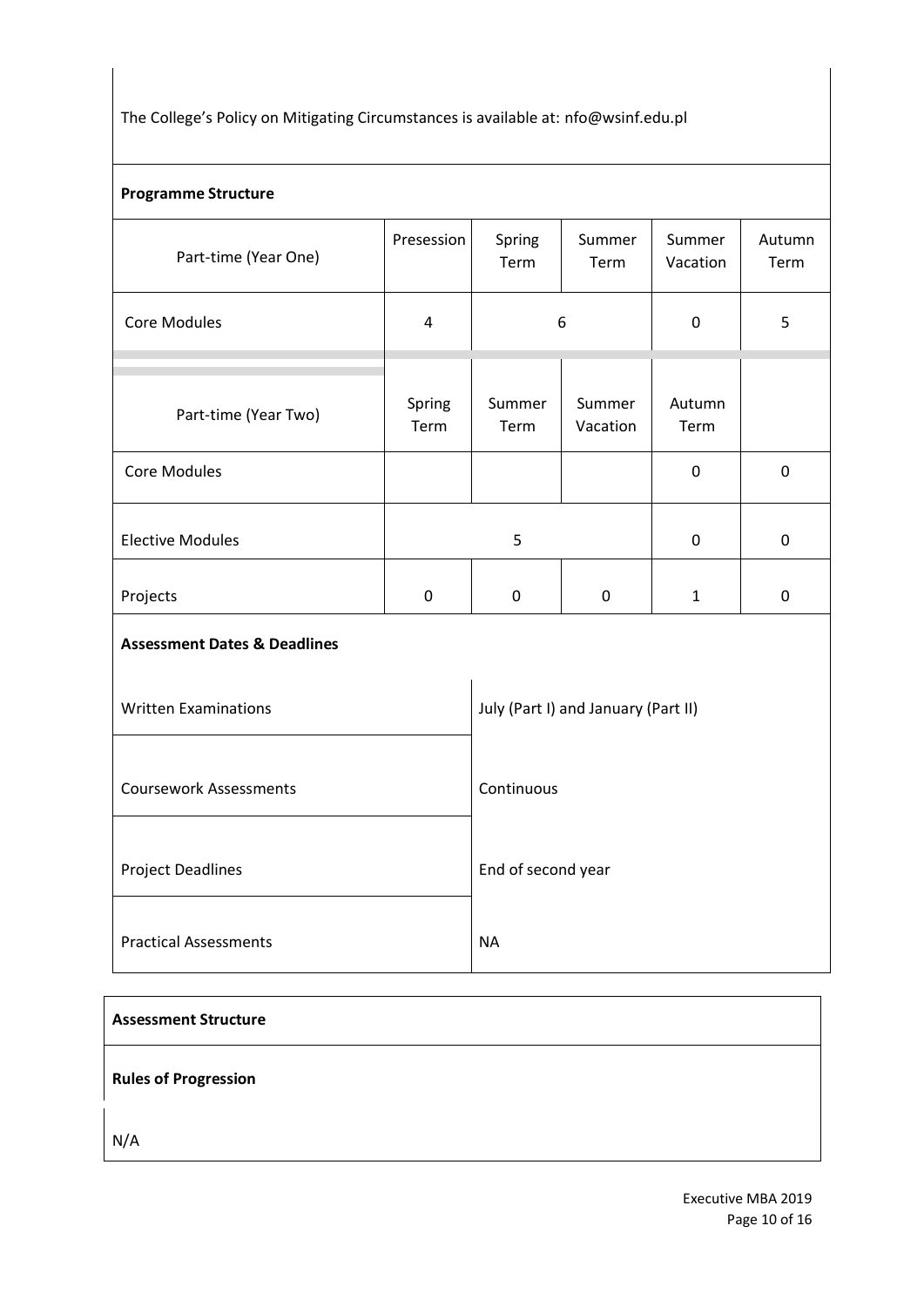#### Marking Scheme

### **Assessment Rules and Degree Classification:**

#### **Pass**

Core Subjects (60% weighting). Core modules weighted at 11% of the component weighting each. Residency modules weighted at 8% or 4% of the component weighting each

- An average of 50% or above in the combined mark with respect to the sum of examinations (where applicable) and coursework marks
- At least 40% in each of the examinations
- At least 50% in coursework-only modules\*
- A pass mark for the Executive Leadership Journey module
- A pass mark in the language requirement of the programme

\*China and Germany residencies, Responsible Leadership & Corporate Success, Corporate Innovation & Intrapreneurship

Electives (25% weighting)

- An average of 50% or above in the combined mark
- At least 50% in each module\*

\*Students who take Finance suite modules as electives will be required to achieve a mark of at least 40% in the exam

Project (15% weighting)

• At least 50% in the Report

#### **Merit**

An average of 60% or above in each of the three components – Core Subjects, Electives and Project.

#### **Distinction**

An average of 70% or above in each of the three components – Core Subjects, Electives and Project.

| <b>Module Weightings</b> |                                                |                             |                       |  |  |  |  |
|--------------------------|------------------------------------------------|-----------------------------|-----------------------|--|--|--|--|
| Component                | % Component<br>Weighting                       | Programme Component         | % Module<br>Weighting |  |  |  |  |
| 60%<br>Core Subjects     |                                                | <b>Marketing Management</b> | 11%                   |  |  |  |  |
|                          | Accounting and Corporate Reporting<br>Analysis | 11%                         |                       |  |  |  |  |
|                          |                                                | Organisational Behaviour    | 11%                   |  |  |  |  |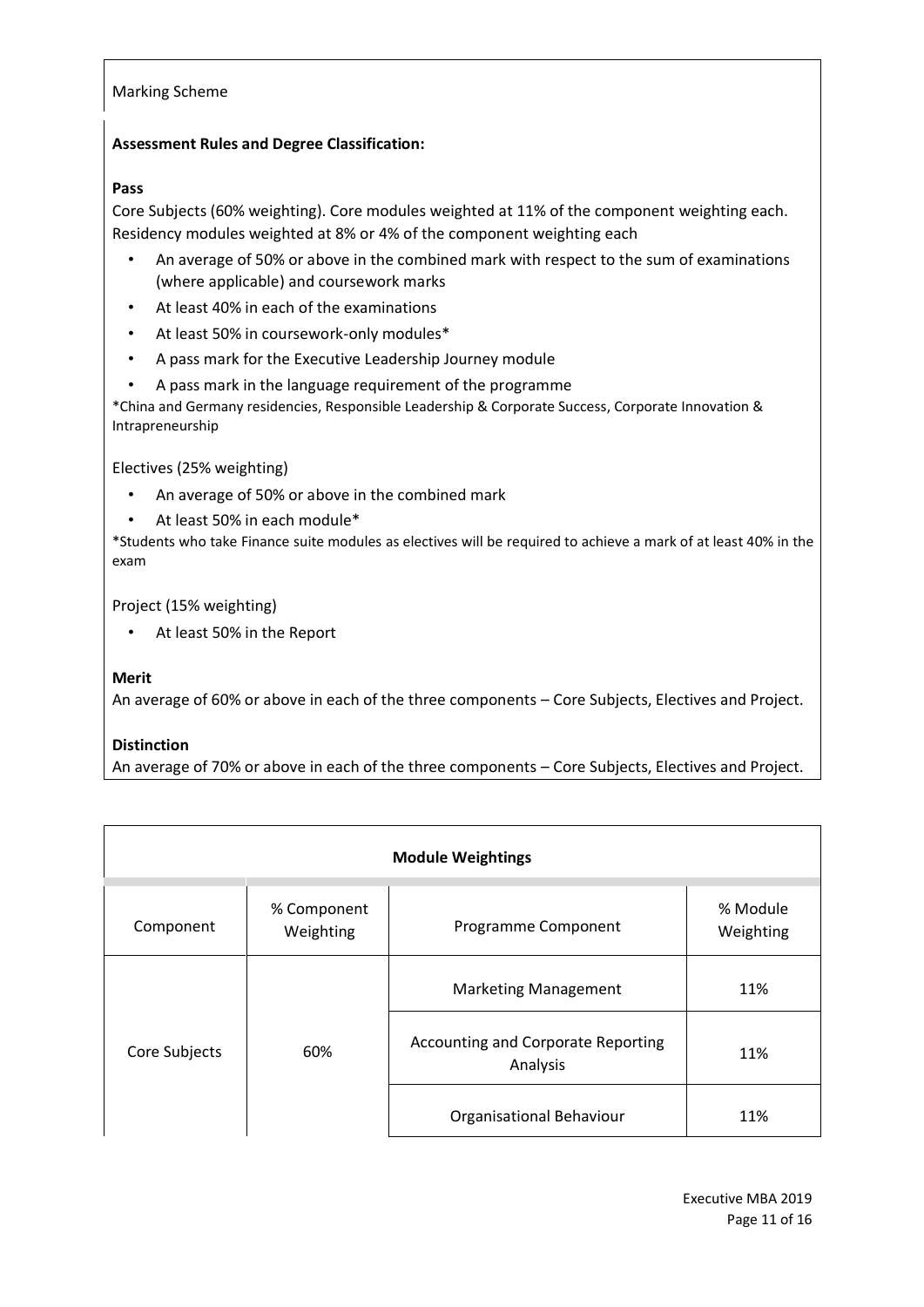|           |     | Strategy                                               | 11%       |
|-----------|-----|--------------------------------------------------------|-----------|
|           |     | Corporate Finance                                      | 11%       |
|           |     | Responsible Leadership and Corporate<br><b>Success</b> | 11%       |
|           |     | Corporate Innovation and<br>Intrapreneurship           | 11%       |
|           |     | <b>Managerial Economics</b>                            | 11%       |
|           |     | Doing Business in and with China                       | 8%        |
|           |     | Managing Technology the German Way                     | 4%        |
|           |     |                                                        |           |
|           |     | Executive Leadership Journey                           | Pass/Fail |
| Electives | 25% | 5 x modules from the elective group                    | 20% each  |
| Project   | 15% | <b>Final Project</b>                                   | 100%      |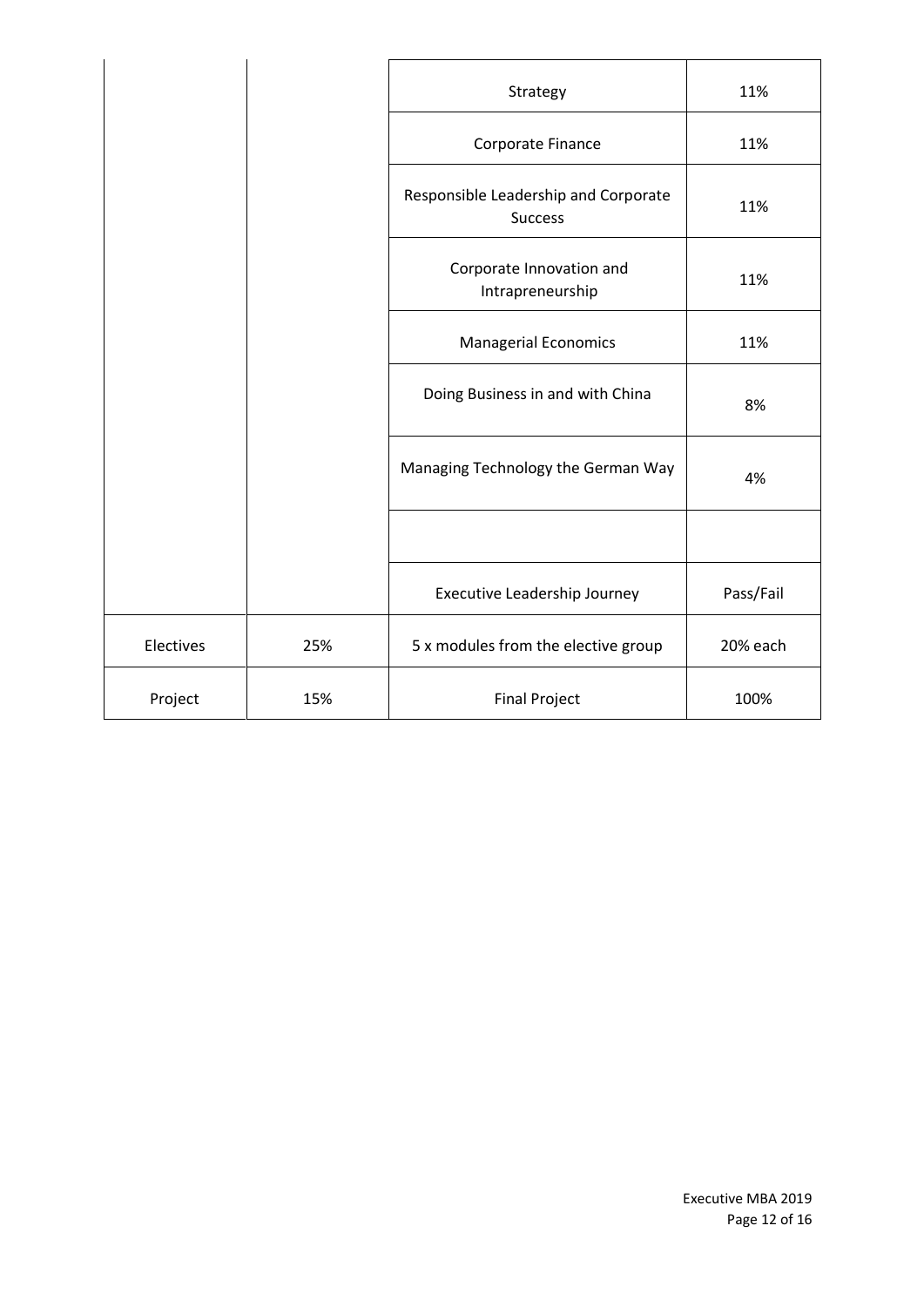|               | <b>Indicative Module List</b>                                             |                |              |              |                        |                         |                |                                |                 |                   |                      |             |
|---------------|---------------------------------------------------------------------------|----------------|--------------|--------------|------------------------|-------------------------|----------------|--------------------------------|-----------------|-------------------|----------------------|-------------|
| Code          | Title                                                                     | Core/ Elective | Year         | L&T<br>Hours | Ind.<br>Study<br>Hours | Place-<br>ment<br>Hours | Total<br>Hours | %<br>Written<br>Exam           | %<br>Coursework | $\%$<br>Practical | <b>FHEQ</b><br>Level | <b>ECTS</b> |
| <b>BS1335</b> | Data Analysis Primer                                                      | Core           | $\mathbf{1}$ | 10           | 15                     | 0                       | 25             |                                | Not assessed    |                   | $\overline{7}$       | 0           |
| BS0295        | <b>Accounting Primer</b>                                                  | Core           | $\mathbf{1}$ | 10           | 15                     | 0                       | 25             |                                | Not assessed    |                   | $\overline{7}$       | 0           |
| BS0296        | <b>Finance Primer</b>                                                     | Core           | $\mathbf{1}$ | 10           | 15                     | 0                       | 25             |                                | Not assessed    |                   | $\overline{7}$       | 0           |
| BS1334        | Introduction to Corporate Sustainability,<br>Social Innovation and Ethics | Core           | $\mathbf{1}$ | 10           | 15                     | 0                       | 25             |                                | Not assessed    |                   | $\overline{7}$       | 0           |
| BS1317        | <b>Plagiarism Awareness</b>                                               | Core           | $\mathbf{1}$ | 10           | 15                     | 0                       | 25             | $\overline{7}$<br>Not assessed |                 | 0                 |                      |             |
|               | Induction                                                                 | Core           | $\mathbf{1}$ | 10           | $\mathbf 0$            | $\pmb{0}$               | 10             | Not assessed                   |                 | $\mathbf 0$       |                      |             |
| <b>BS0205</b> | <b>Marketing Management</b>                                               | Core           | $\mathbf{1}$ | 48           | 89.5                   | 0                       | 137.5          | 60%                            | 30%             | 10%               | $\overline{7}$       | 5.5         |
| BS0203        | <b>Accounting and Corporate Reporting</b><br>Analysis                     | Core           | $\mathbf{1}$ | 50           | 87.5                   | 0                       | 137.5          | 50%                            | 40%             | 10%               | $\overline{7}$       | 5.5         |
| BS0206        | Organisational Behaviour                                                  | Core           | $\mathbf{1}$ | 51           | 86.5                   | $\pmb{0}$               | 137.5          | 50%                            | 40%             | 10%               | $\overline{7}$       | 5.5         |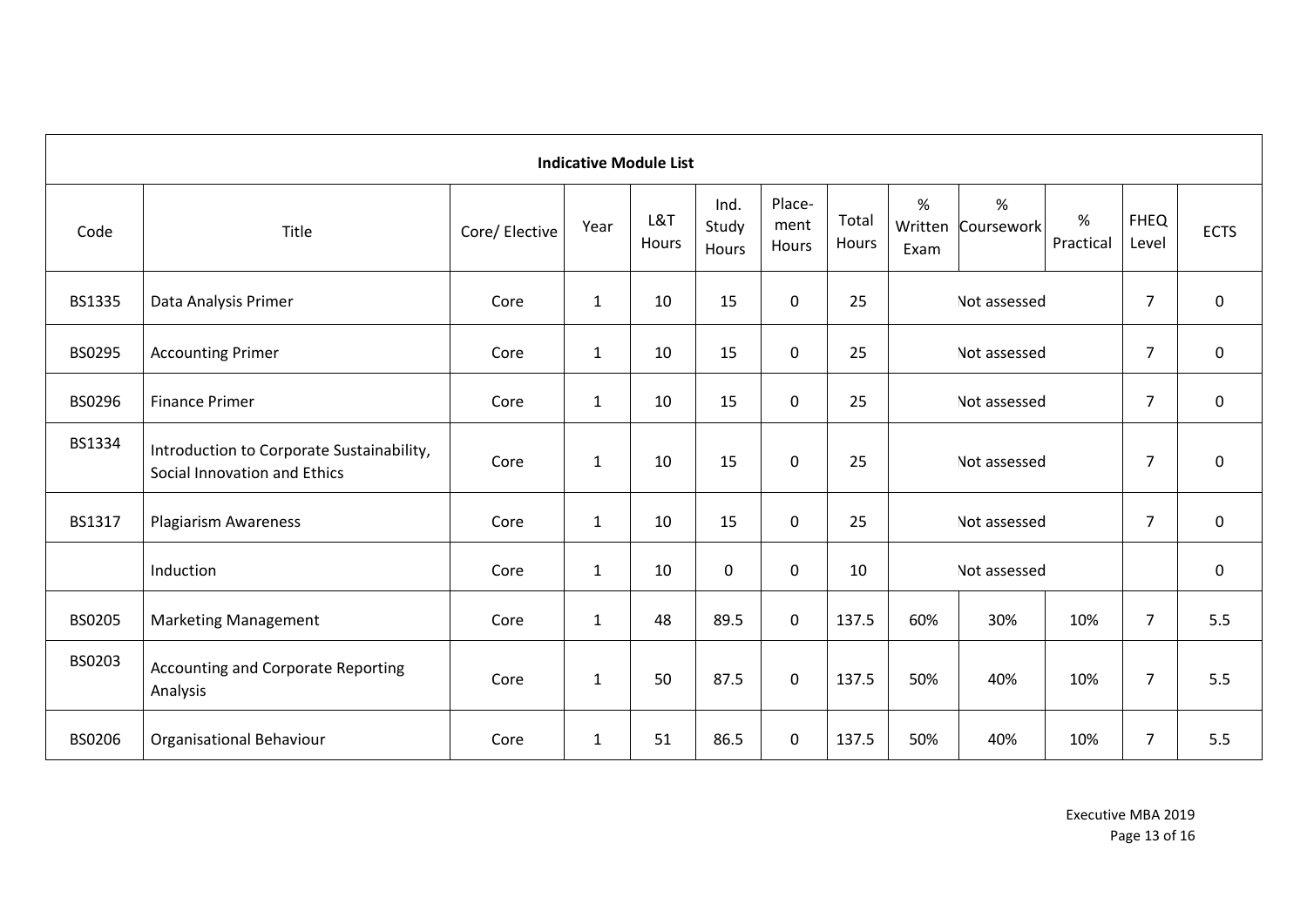| <b>BS0208</b> | Strategy                                               | Core | 58 | 79.5 | 0 | 137.5 | 60% | 10% | 30% | 5.5 |
|---------------|--------------------------------------------------------|------|----|------|---|-------|-----|-----|-----|-----|
| BS0232        | <b>Managerial Economics</b>                            | Core | 53 | 84.5 | 0 | 137.5 | 60% | 30% | 10% | 5.5 |
| BS0202        | Corporate Finance                                      | Core | 58 | 79.5 | 0 | 137.5 | 60% | 30% | 10% | 5.5 |
| BS0226        | Responsible Leadership and Corporate<br><b>Success</b> | Core | 51 | 86.5 | 0 | 137.5 | 0%  | 80% | 20% | 5.5 |

|               | <b>Indicative Module List</b>           |                       |                |              |                        |                         |                |                      |                 |                |                      |              |  |  |  |
|---------------|-----------------------------------------|-----------------------|----------------|--------------|------------------------|-------------------------|----------------|----------------------|-----------------|----------------|----------------------|--------------|--|--|--|
| Code          | Title                                   | Core/ Elective        | Year           | L&T<br>Hours | Ind.<br>Study<br>Hours | Place-<br>ment<br>Hours | Total<br>Hours | %<br>Written<br>Exam | %<br>Coursework | %<br>Practical | <b>FHEQ</b><br>Level | <b>ECTS</b>  |  |  |  |
| BS0227        | Corporate Innovation & Intrapreneurship | Core                  | $\mathbf{1}$   | 56           | 81.5                   | $\mathbf 0$             | 137.5          | 0%                   | 90%             | 10%            | $\overline{7}$       | 5.5          |  |  |  |
| <b>BS0225</b> | Executive Leadership Journey            | Core                  | 1&2            | 20           | 5                      | 0                       | 25             | 0%                   | 100%            | 0%             | $\overline{7}$       | $\mathbf{1}$ |  |  |  |
| BS0229        | Doing Business in and with China        | Core                  | $\mathbf{1}$   | 35           | 90                     | $\mathbf 0$             | 125            | 0%                   | 100%            | 0%             | 7                    | 5.0          |  |  |  |
| BS0230        | Managing Technology the German way      | Core                  | $\mathbf{1}$   | 21           | 54                     | 0                       | 75             | 0%                   | 100%            | 0%             | 7                    | 3.0          |  |  |  |
| BS5013        | <b>Entrepreneurial Journey</b>          | Elective<br>(Group B) | $\overline{2}$ | 24           | 176                    | $\mathbf 0$             | 200            | 0%                   | 100%            | 0%             | $\overline{7}$       | 5.0          |  |  |  |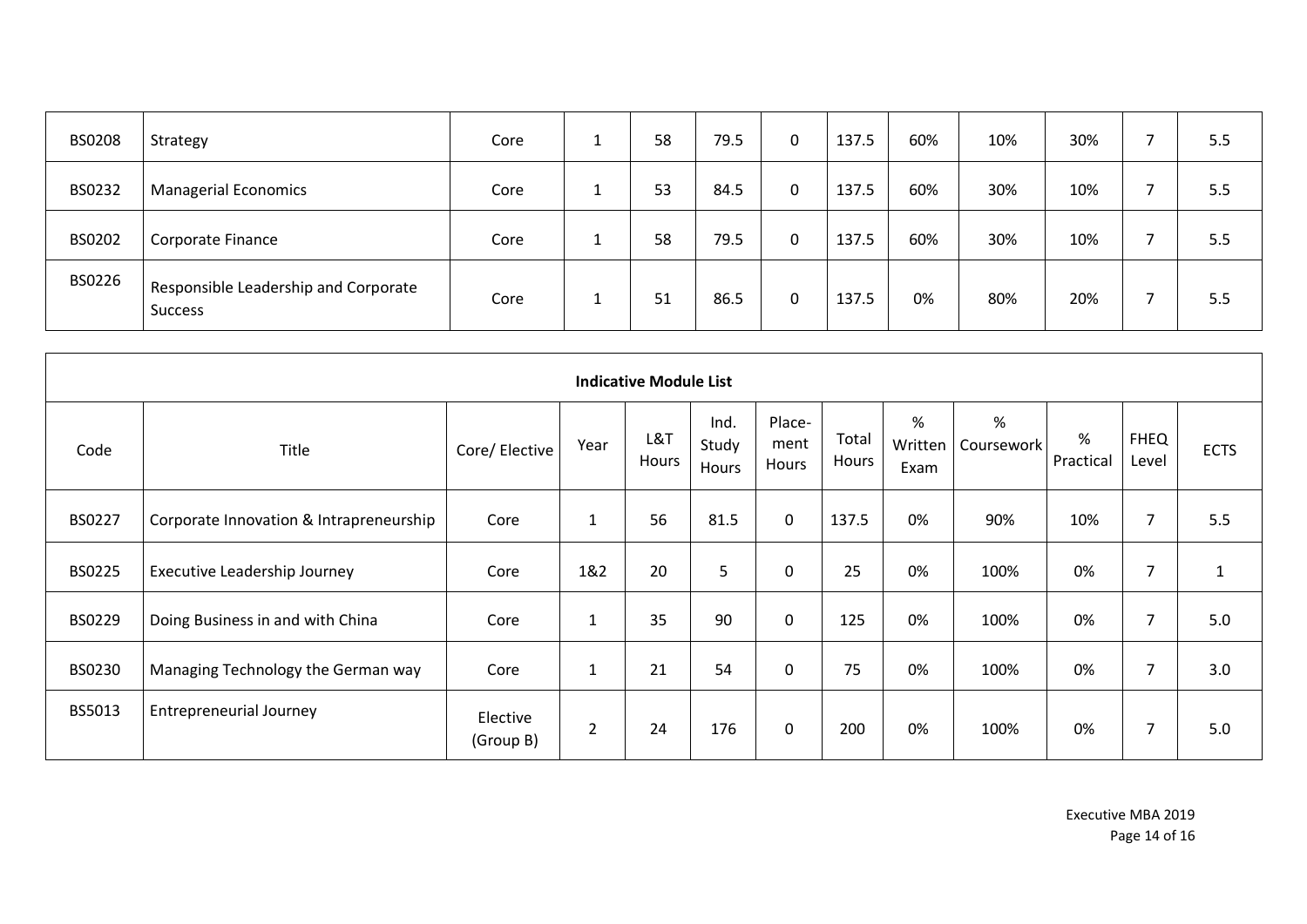| BS5517 | Alternative Investments                                                      | Elective<br>(Group A) | $\overline{2}$ | 24 | 76  | $\mathbf 0$ | 100 | 0% | 100% | 0% |   | 4.0 |
|--------|------------------------------------------------------------------------------|-----------------------|----------------|----|-----|-------------|-----|----|------|----|---|-----|
| BS0929 | <b>Business Analytics</b>                                                    | Elective<br>(Group B) | $\overline{2}$ | 20 | 105 | $\mathbf 0$ | 125 | 0% | 100% | 0% |   | 5.0 |
| BS0945 | <b>Energy Business</b>                                                       | Elective<br>(Group B) | $\overline{2}$ | 20 | 105 | $\mathbf 0$ | 125 | 0% | 100% | 0% |   | 5.0 |
| BS5518 | <b>Marketing Analytics</b>                                                   | Elective<br>(Group A) | $\overline{2}$ | 24 | 76  | $\mathbf 0$ | 100 | 0% | 100% | 0% |   | 4.0 |
| BS0934 | of<br>Information<br>and<br>The<br>Economics<br><b>Intellectual Property</b> | Elective<br>(Group B) | $\overline{2}$ | 20 | 105 | $\mathbf 0$ | 125 | 0% | 100% | 0% |   | 5.0 |
| BS5520 | Digital Opportunities: Insights from the<br><b>Startup Nation</b>            | Elective<br>(Group A) | $\overline{2}$ | 79 | 21  | 0           | 100 | 0% | 100% | 0% | 7 | 4.0 |

| <b>Indicative Module List</b> |                                   |                       |      |              |                        |                         |                |                      |                 |                |                      |             |  |
|-------------------------------|-----------------------------------|-----------------------|------|--------------|------------------------|-------------------------|----------------|----------------------|-----------------|----------------|----------------------|-------------|--|
| Code                          | Title                             | Core/ Elective        | Year | L&T<br>Hours | Ind.<br>Study<br>Hours | Place-<br>ment<br>Hours | Total<br>Hours | %<br>Written<br>Exam | %<br>Coursework | %<br>Practical | <b>FHEQ</b><br>Level | <b>ECTS</b> |  |
| BS0170                        | <b>Advanced Company Valuation</b> | Elective<br>(Group A) |      | 24           | 76                     | 0                       | 100            | 0%                   | 100%            | 0%             |                      | 4.0         |  |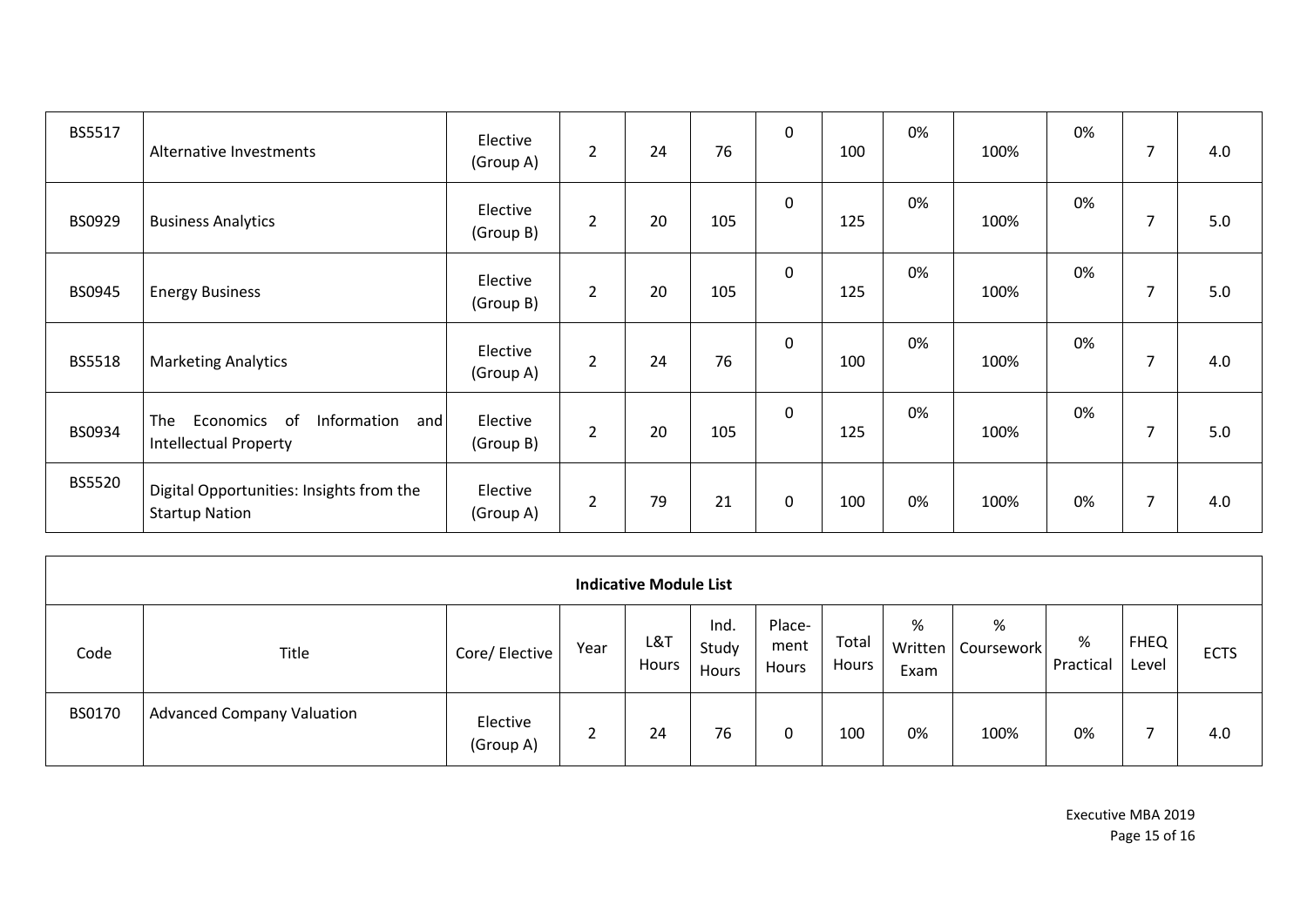| BS0125        | <b>Advanced Corporate Finance</b>                 | Elective<br>(Group A) | $\overline{2}$ | 24 | 76 | $\mathbf 0$ | 100 | 0% | 100% | 0%  | 7              | 4.0 |
|---------------|---------------------------------------------------|-----------------------|----------------|----|----|-------------|-----|----|------|-----|----------------|-----|
| BS5422        | <b>Advanced Strategy</b>                          | Elective<br>(Group A) | $\overline{2}$ | 24 | 76 | $\mathbf 0$ | 100 | 0% | 100% | 0%  | $\overline{7}$ | 4.0 |
| <b>BS5508</b> | Banking and FinTech: Strategies and<br>Challenges | Elective<br>(Group A) | $\overline{2}$ | 24 | 76 | 0           | 100 | 0% | 80%  | 20% | $\overline{7}$ | 4.0 |
| BS0134        | <b>Brand Management</b>                           | Elective<br>(Group A) | $\overline{2}$ | 24 | 76 | $\mathbf 0$ | 100 | 0% | 100% | 0%  | $\overline{7}$ | 4.0 |
| BS0122        | <b>Breakout Strategy</b>                          | Elective<br>(Group A) | $\overline{2}$ | 24 | 76 | $\mathbf 0$ | 100 | 0% | 100% | 0%  | $\overline{7}$ | 4.0 |
| BS0176        | Clean Technology Investment                       | Elective<br>(Group A) | $\overline{2}$ | 24 | 76 | $\mathbf 0$ | 100 | 0% | 100% | 0%  | $\overline{7}$ | 4.0 |
| BS5507        | <b>Climate Change and Business Strategy</b>       | Elective<br>(Group A) | $\overline{2}$ | 24 | 76 | $\mathbf 0$ | 100 | 0% | 100% | 0%  | $\overline{7}$ | 4.0 |
| BS0162        | <b>Consumer Behaviour</b>                         | Elective<br>(Group A) | $\overline{2}$ | 24 | 76 | $\mathbf 0$ | 100 | 0% | 100% | 0%  | $\overline{7}$ | 4.0 |

**Indicative Module List**

Executive MBA 2019 Page 16 of 16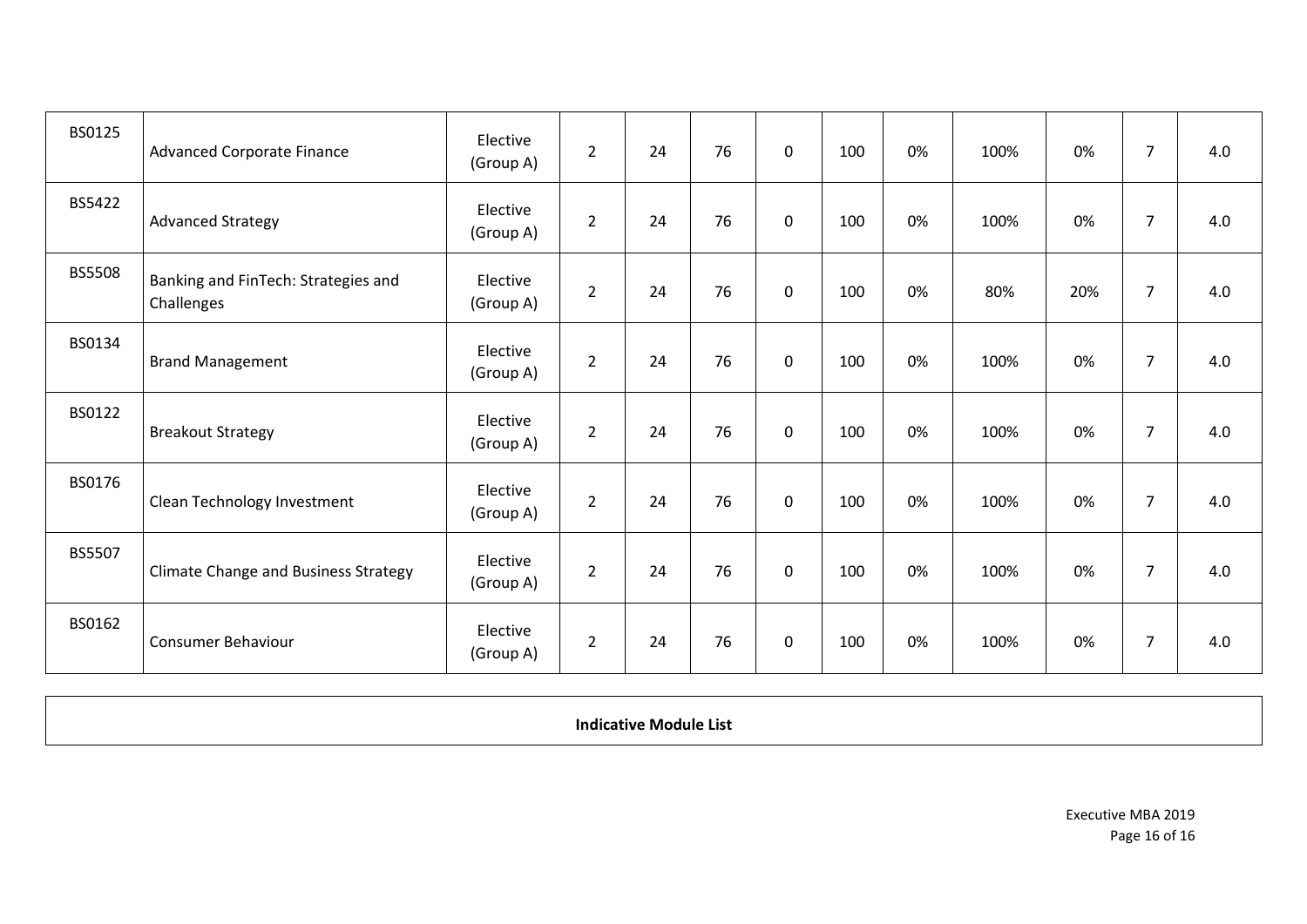| Code          | Title                                | Core/ Elective        | Year           | L&T<br>Hours | Ind.<br>Study<br>Hours | Place-<br>ment<br>Hours | Total<br>Hours | %<br>Written<br>Exam | $\%$<br>Coursework | %<br>Practical | <b>FHEQ</b><br>Level | <b>ECTS</b> |
|---------------|--------------------------------------|-----------------------|----------------|--------------|------------------------|-------------------------|----------------|----------------------|--------------------|----------------|----------------------|-------------|
| BS0927        | <b>Family Business</b>               | Elective<br>(Group B) | $\overline{2}$ | 20           | 105                    | $\mathbf 0$             | 125            | 0%                   | 100%               | 0%             | $\overline{7}$       | 5.0         |
| <b>BS5505</b> | Design for Business Transformation   | Elective<br>(Group A) | $\overline{2}$ | 24           | 76                     | $\mathbf 0$             | 100            | 0%                   | 100%               | 0%             | $\overline{7}$       | 4.0         |
| BS5412        | <b>Digital Business</b>              | Elective<br>(Group A) | $\overline{2}$ | 79           | 21                     | $\mathbf 0$             | 100            | 0%                   | 100%               | 0%             | $\overline{7}$       | 4.0         |
| <b>BS5489</b> | The Future of Cities                 | Elective<br>(Group A) | $\overline{2}$ | 79           | 21                     | $\mathbf 0$             | 100            | 0%                   | 70%                | 30%            | $\overline{7}$       | 4.0         |
| BS5514        | Idea SMARTCamp                       | Elective<br>(Group A) | $\overline{2}$ | 24           | 76                     | $\mathbf 0$             | 100            | 0%                   | 100%               | 0%             | $\overline{7}$       | 4.0         |
| BS0183        | <b>International Business</b>        | Elective<br>(Group A) | $\overline{2}$ | 24           | 76                     | $\mathbf 0$             | 100            | 0%                   | 100%               | 0%             | $\overline{7}$       | 4.0         |
| BS0135        | Leadership                           | Elective<br>(Group A) | $\overline{2}$ | 79           | 21                     | $\mathbf 0$             | 100            | 0%                   | 100%               | 0%             | $\overline{7}$       | 4.0         |
| <b>BS0145</b> | Leading & Executing Strategic Change | Elective<br>(Group A) | $\overline{2}$ | 24           | 76                     | $\mathbf 0$             | 100            | 0%                   | 100%               | 0%             | $\overline{7}$       | 4.0         |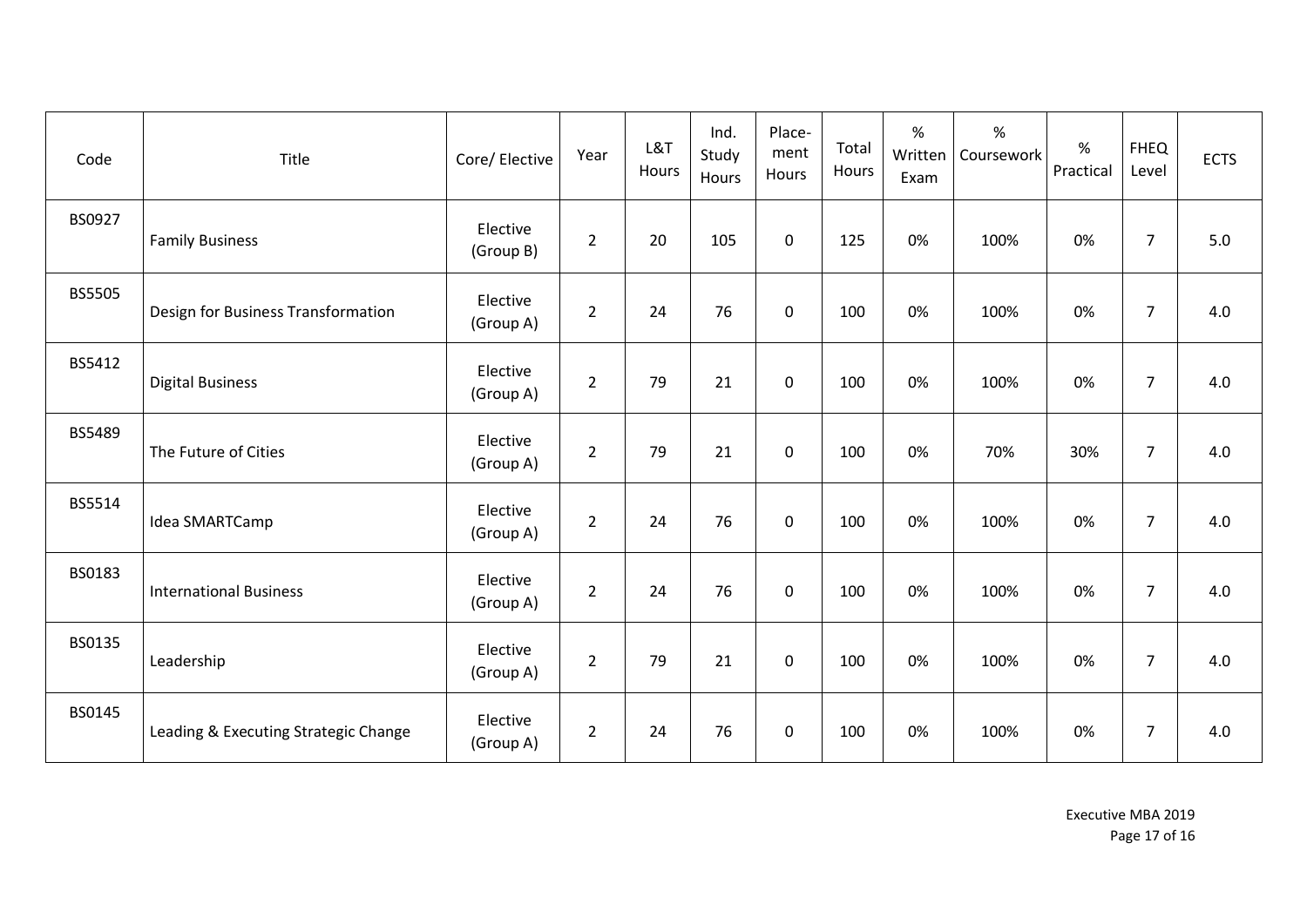| BS5512 | Leading Social Innovation | $\overline{\phantom{0}}$<br>Elective<br>(Group A) |  | 24 | $\sim$<br>7h |  | 100 | 0% | 100% | 0% |  | 4.U |
|--------|---------------------------|---------------------------------------------------|--|----|--------------|--|-----|----|------|----|--|-----|
|--------|---------------------------|---------------------------------------------------|--|----|--------------|--|-----|----|------|----|--|-----|

|               | <b>Indicative Module List</b>                      |                       |                |              |                        |                         |                |                      |                 |                |                      |             |  |  |  |
|---------------|----------------------------------------------------|-----------------------|----------------|--------------|------------------------|-------------------------|----------------|----------------------|-----------------|----------------|----------------------|-------------|--|--|--|
| Code          | Title                                              | Core/ Elective        | Year           | L&T<br>Hours | Ind.<br>Study<br>Hours | Place-<br>ment<br>Hours | Total<br>Hours | %<br>Written<br>Exam | %<br>Coursework | %<br>Practical | <b>FHEQ</b><br>Level | <b>ECTS</b> |  |  |  |
| <b>BS5504</b> | Management Challenges in Healthcare                | Elective<br>(Group A) | $\overline{2}$ | 24           | 76                     | 0                       | 100            | 0%                   | 100%            | 0%             | $\overline{7}$       | 4.0         |  |  |  |
| BS0164        | <b>Managing Negotiations</b>                       | Elective<br>(Group A) | $\overline{2}$ | 24           | 76                     | $\Omega$                | 100            | 0%                   | 100%            | 0%             | $\overline{7}$       | 4.0         |  |  |  |
| BS5516        | <b>Service Analytics</b>                           | Elective<br>(Group A) | $\overline{2}$ | 24           | 76                     | $\Omega$                | 100            | 0%                   | 100%            | 0%             | $\overline{7}$       | 4.0         |  |  |  |
| BS5513        | Strategy in Volatile and Uncertain<br>Environments | Elective<br>(Group A) | $\overline{2}$ | 24           | 76                     | $\mathbf 0$             | 100            | 0%                   | 100%            | 0%             | $\overline{7}$       | 4.0         |  |  |  |
| BS5519        | Big Data, AI and Machine Learning                  | Elective<br>(Group A) | $\overline{2}$ | 24           | 76                     | $\mathbf 0$             | 100            | 0%                   | 100%            | 0%             | $\overline{7}$       | 4.0         |  |  |  |
| BS0177        | Mergers and Acquisitions                           | Elective<br>(Group A) | $\overline{2}$ | 24           | 76                     | $\mathbf 0$             | 100            | 0%                   | 100%            | 0%             | $\overline{7}$       | 4.0         |  |  |  |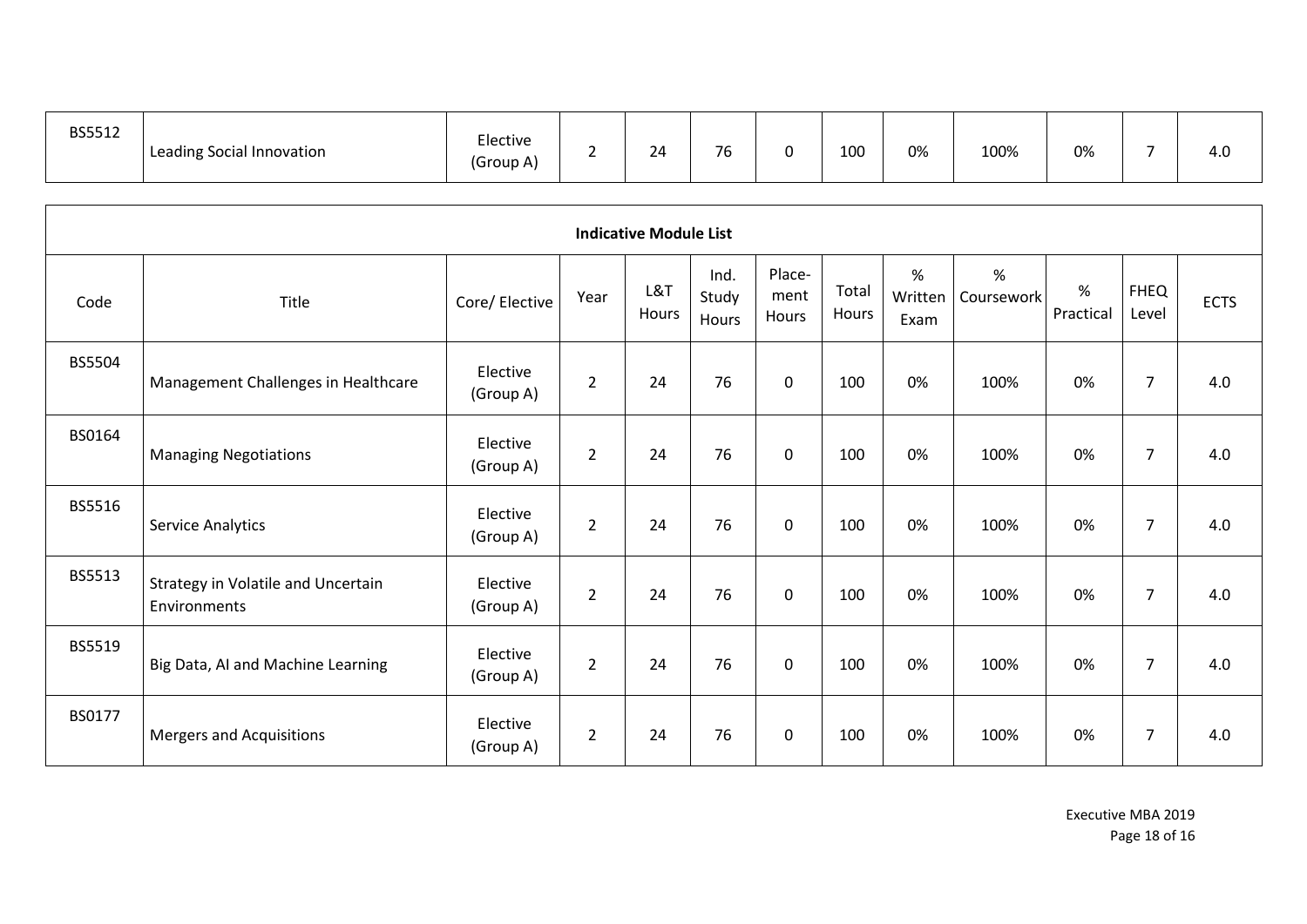| <b>BS5484</b> | <b>Operations Management</b> | Elective<br>(Group A) | ۰<br>∸ | 79 | 21 | 0 | 100 | 0% | 100% | 0% | 4.0 |
|---------------|------------------------------|-----------------------|--------|----|----|---|-----|----|------|----|-----|
| BS0136        | <b>Pricing Strategy</b>      | Elective<br>(Group A) | ۰<br>∼ | 24 | 76 | 0 | 100 | 0% | 100% | 0% | 4.0 |
| <b>BS0178</b> | <b>Private Equity</b>        | Elective<br>(Group A) | ۰<br>∠ | 24 | 76 | 0 | 100 | 0% | 100% | 0% | 4.0 |

|        |                                                                        |                       |                | <b>Indicative Module List</b> |                        |                         |                |                      |                 |                |                      |             |
|--------|------------------------------------------------------------------------|-----------------------|----------------|-------------------------------|------------------------|-------------------------|----------------|----------------------|-----------------|----------------|----------------------|-------------|
| Code   | Title                                                                  | Core/ Elective        | Year           | L&T<br>Hours                  | Ind.<br>Study<br>Hours | Place-<br>ment<br>Hours | Total<br>Hours | %<br>Written<br>Exam | %<br>Coursework | %<br>Practical | <b>FHEQ</b><br>Level | <b>ECTS</b> |
| BS5509 | Strategic Networks for Innovation &<br>Change                          | Elective<br>(Group A) | $\overline{2}$ | 24                            | 76                     | 0                       | 100            | 0%                   | 100%            | 0%             | 7                    | 4.0         |
| BS0182 | <b>Strategic Problem Solving</b>                                       | Elective<br>(Group A) | $\overline{2}$ | 24                            | 76                     | 0                       | 100            | 0%                   | 100%            | 0%             | 7                    | 4.0         |
| BS0166 | Sustainability and Competitive<br>Advantage: Rethinking Value Creation | Elective<br>(Group A) | $\overline{2}$ | 24                            | 76                     | 0                       | 100            | 0%                   | 100%            | 0%             | 7                    | 4.0         |
| BS5510 | <b>Topics in Asset Management</b>                                      | Elective<br>(Group A) | $\overline{2}$ | 24                            | 76                     | 0                       | 100            | 0%                   | 75%             | 25%            | 7                    | 4.0         |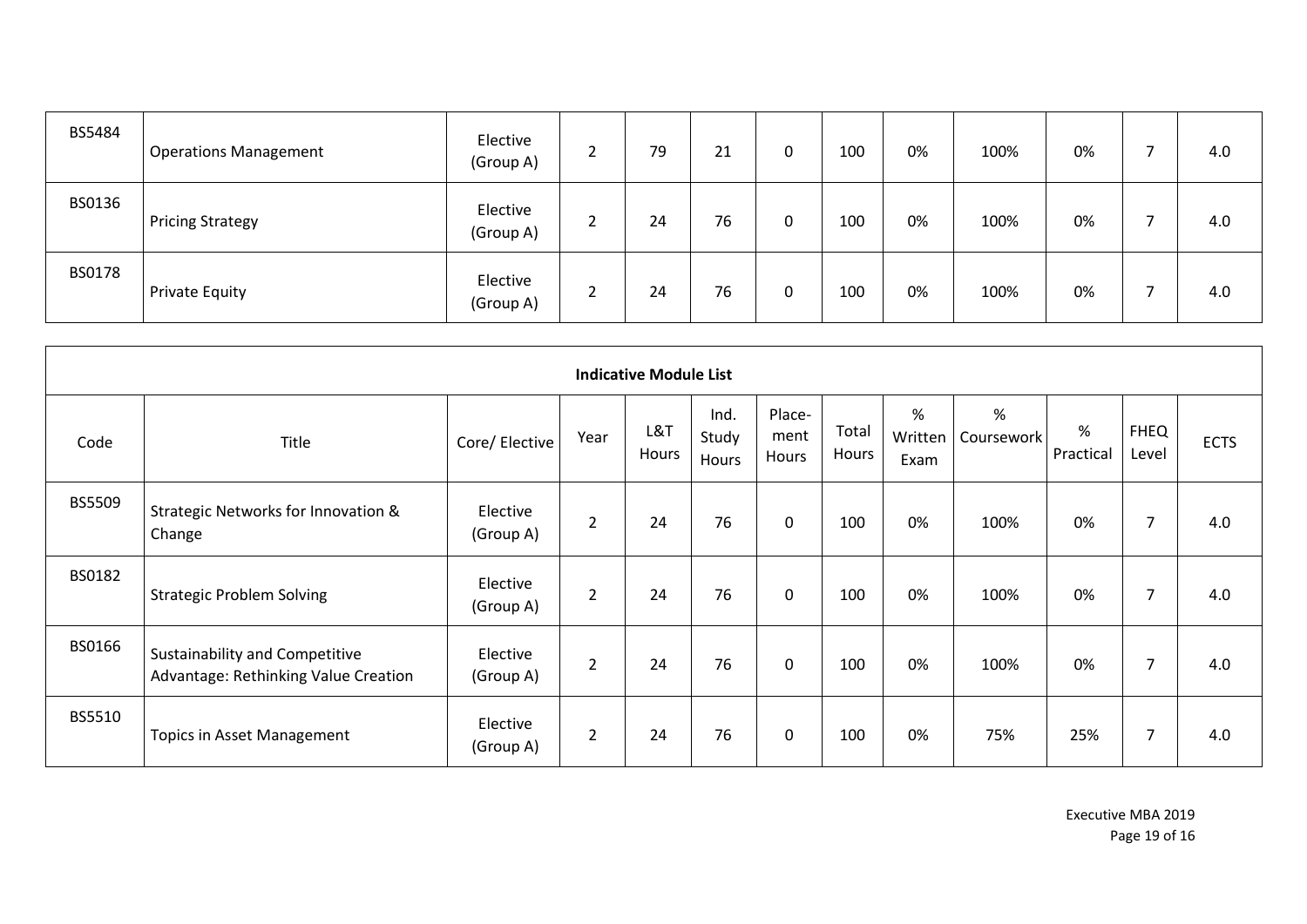| BUSI97641        | <b>Emerging Technologies in Marketing</b>          | Elective<br>(Group B) | $\overline{2}$ | 20             | 105 | 0           | 105 | 0% | 100% | 0% | 7 | 5.0  |
|------------------|----------------------------------------------------|-----------------------|----------------|----------------|-----|-------------|-----|----|------|----|---|------|
| <b>BUSI97643</b> | <b>Entrepreneurial Finance</b>                     | Elective<br>(Group A) | $\overline{2}$ | 24             | 76  | $\mathbf 0$ | 100 | 0% | 100% | 0% | 7 | 4.0  |
| <b>BUSI97644</b> | Glocal: Financing the Blue Economy<br>(Seychelles) | Elective<br>(Group A) | $\overline{2}$ | 24             | 76  | $\mathbf 0$ | 100 | 0% | 100% | 0% | 7 | 4.0  |
| <b>BUSI97645</b> | Leadership for Sustainable Organisations           | Elective<br>(Group A) | $\overline{2}$ | 24             | 76  | $\mathbf 0$ | 100 | 0% | 100% | 0% | 7 | 4.0  |
| <b>BUSI97646</b> | Leading Yourself (online)                          | Elective<br>(Group A) | $\overline{2}$ | 79             | 21  | $\mathbf 0$ | 100 | 0% | 100% | 0% | 7 | 4.0  |
| <b>BS0200</b>    | Project                                            | Core                  | $\overline{2}$ | $\overline{7}$ | 393 | 0           | 400 | 0% | 100% | 0% | 7 | 16.0 |

|      |       |                |      | <b>Indicative Module List</b> |                        |                         |                |                      |                 |                |                      |              |
|------|-------|----------------|------|-------------------------------|------------------------|-------------------------|----------------|----------------------|-----------------|----------------|----------------------|--------------|
| Code | Title | Core/ Elective | Year | L&T<br>Hours                  | Ind.<br>Study<br>Hours | Place-<br>ment<br>Hours | Total<br>Hours | %<br>Written<br>Exam | %<br>Coursework | %<br>Practical | <b>FHEQ</b><br>Level | <b>ECTS</b>  |
|      |       | Elective       | ᆠ    |                               |                        |                         | Variable       |                      |                 |                |                      | $1.0 - 12.0$ |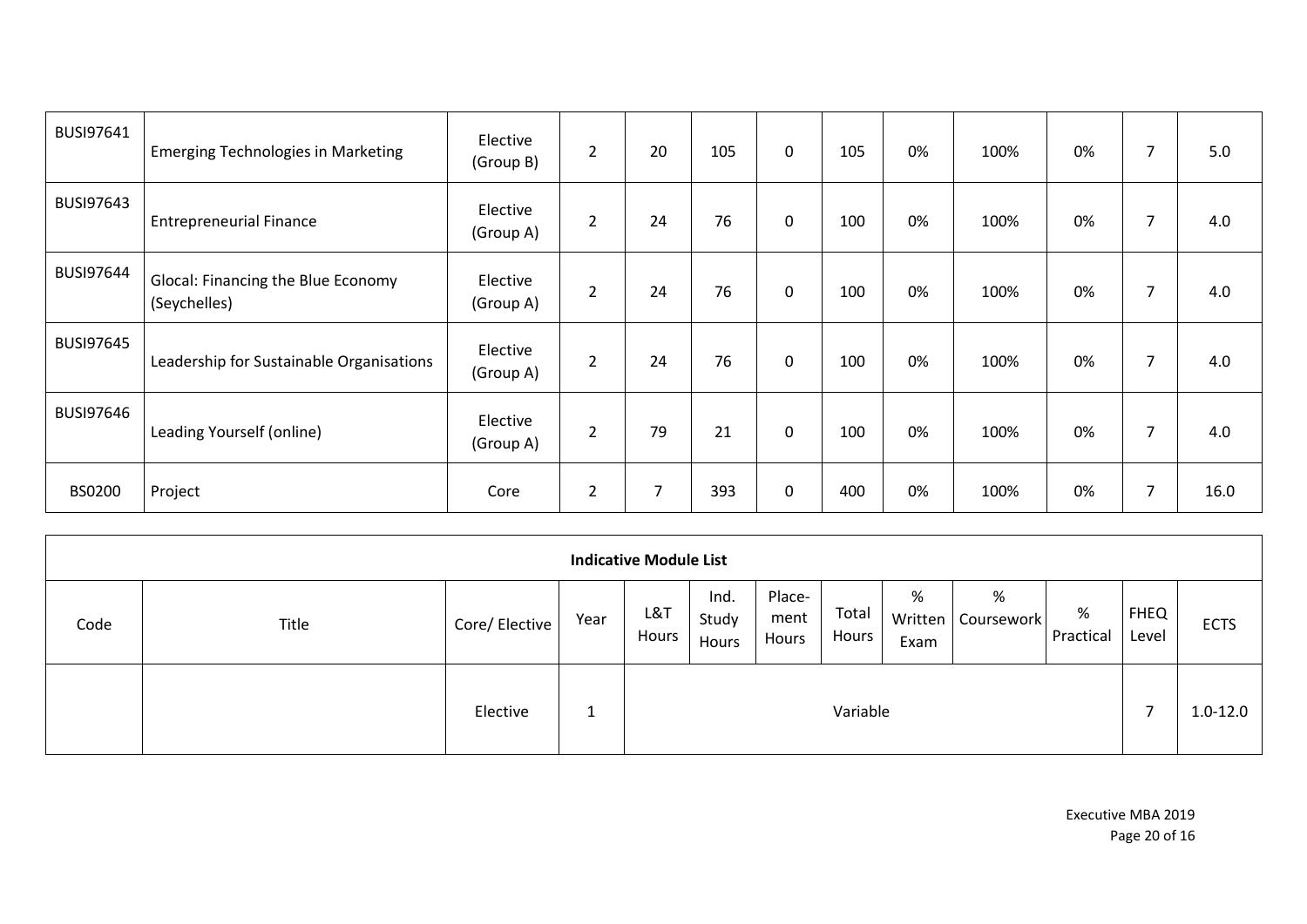| Elective | $\mathbf 1$ | Variable | $\overline{7}$ | $3.0 - 12.0$ |
|----------|-------------|----------|----------------|--------------|
| Elective | $\mathbf 1$ | Variable | $\overline{7}$ | $2.0 - 12.0$ |
| Elective | $\mathbf 1$ | Variable | $\overline{7}$ | $3.0 - 12.0$ |
| Elective | $\mathbf 1$ | Variable | $\overline{7}$ | $4.0 - 12.0$ |
| Elective | $\mathbf 1$ | Variable | $\overline{7}$ | $6$ (max)    |
| Elective | $\mathbf 1$ | Variable | $\overline{7}$ | $8.0 - 12.0$ |

| <b>Indicative Module List</b> |       |                |      |              |                        |                         |                |           |                         |                |                      |             |
|-------------------------------|-------|----------------|------|--------------|------------------------|-------------------------|----------------|-----------|-------------------------|----------------|----------------------|-------------|
| Code                          | Title | Core/ Elective | Year | L&T<br>Hours | Ind.<br>Study<br>Hours | Place-<br>ment<br>Hours | Total<br>Hours | %<br>Exam | %<br>Written Coursework | %<br>Practical | <b>FHEQ</b><br>Level | <b>ECTS</b> |

Executive MBA 2019 Page 21 of 16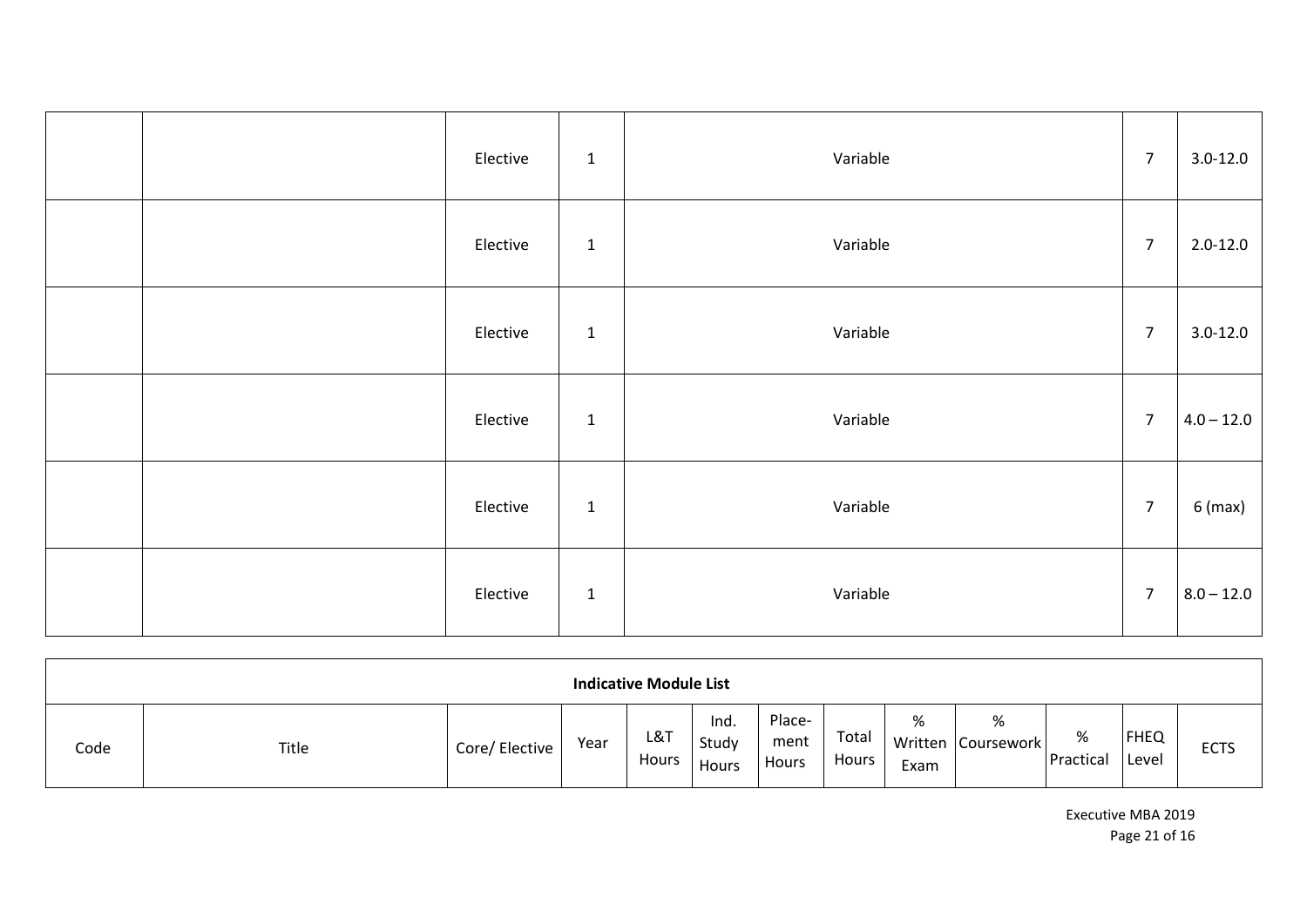|                               | A maximum of 12 ECTS taken at approved<br>exchange partner institution | Elective       | $\mathbf{1}$ |              |                        |                         | Variable       |           |                         |                | $\overline{7}$       | $5.0 - 12.0$ |
|-------------------------------|------------------------------------------------------------------------|----------------|--------------|--------------|------------------------|-------------------------|----------------|-----------|-------------------------|----------------|----------------------|--------------|
|                               | A maximum of 12 ECTS taken at approved<br>exchange partner institution | Elective       | $\mathbf{1}$ | Variable     |                        |                         |                |           |                         | $\overline{7}$ | $6$ (max)            |              |
|                               |                                                                        | Elective       | $\mathbf 1$  | Variable     |                        |                         |                |           |                         |                | $\overline{7}$       | $4$ (max)    |
|                               |                                                                        | Elective       | $\mathbf{1}$ | Variable     |                        |                         |                |           |                         | $\overline{7}$ | $4$ (max)            |              |
|                               |                                                                        | Elective       | $\mathbf 1$  | Variable     |                        |                         |                |           |                         | $\overline{7}$ | $6 - 12$             |              |
|                               |                                                                        | Elective       | $\mathbf{1}$ | Variable     |                        |                         |                |           |                         |                | $\overline{7}$       | 4.5 to 12    |
| <b>Indicative Module List</b> |                                                                        |                |              |              |                        |                         |                |           |                         |                |                      |              |
| Code                          | Title                                                                  | Core/ Elective | Year         | L&T<br>Hours | Ind.<br>Study<br>Hours | Place-<br>ment<br>Hours | Total<br>Hours | %<br>Exam | %<br>Written Coursework | %<br>Practical | <b>FHEQ</b><br>Level | <b>ECTS</b>  |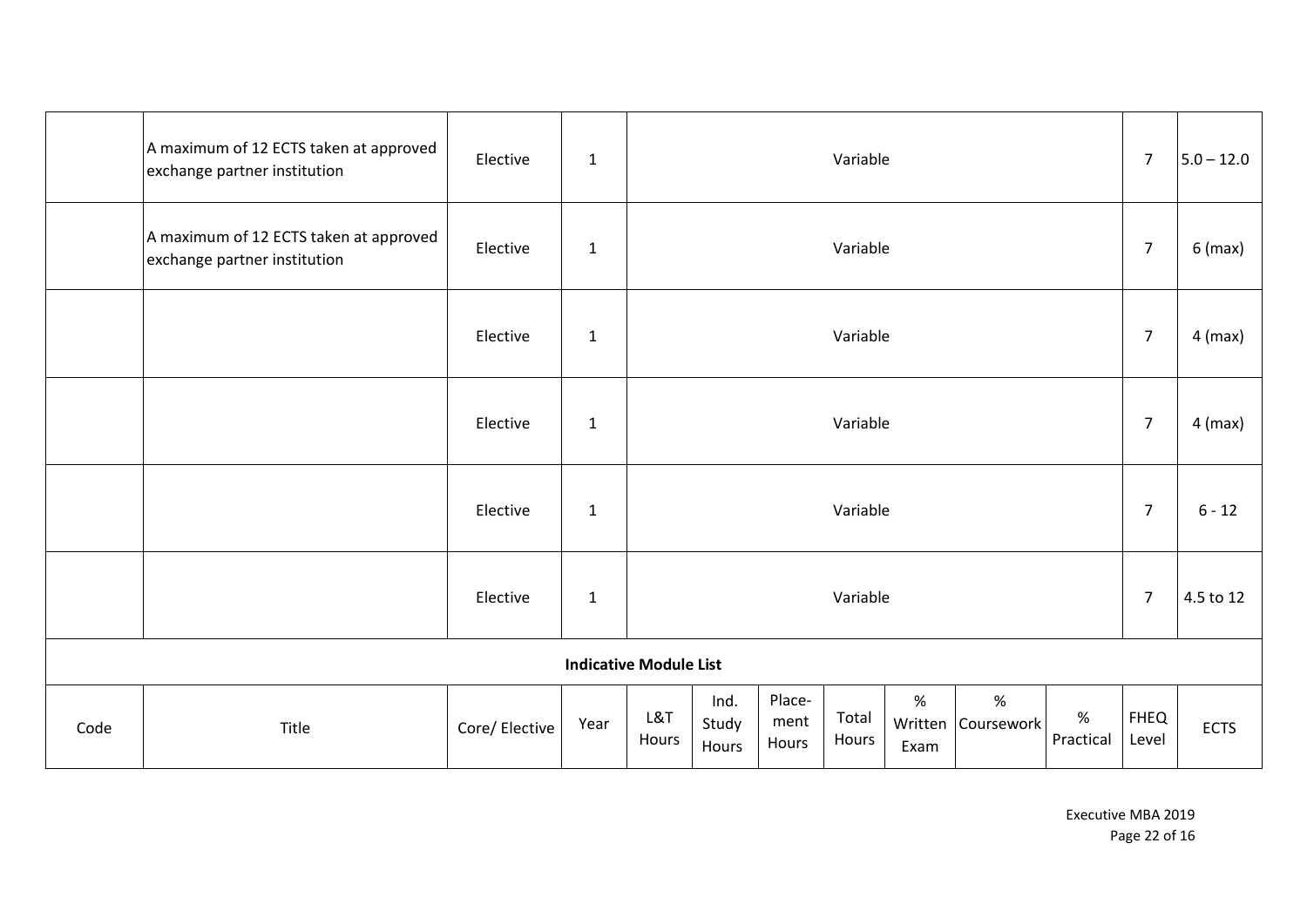|  | A maximum of 12 ECTS taken at approved  <br>exchange partner institution | Elective |  | Variable |  |  |
|--|--------------------------------------------------------------------------|----------|--|----------|--|--|
|--|--------------------------------------------------------------------------|----------|--|----------|--|--|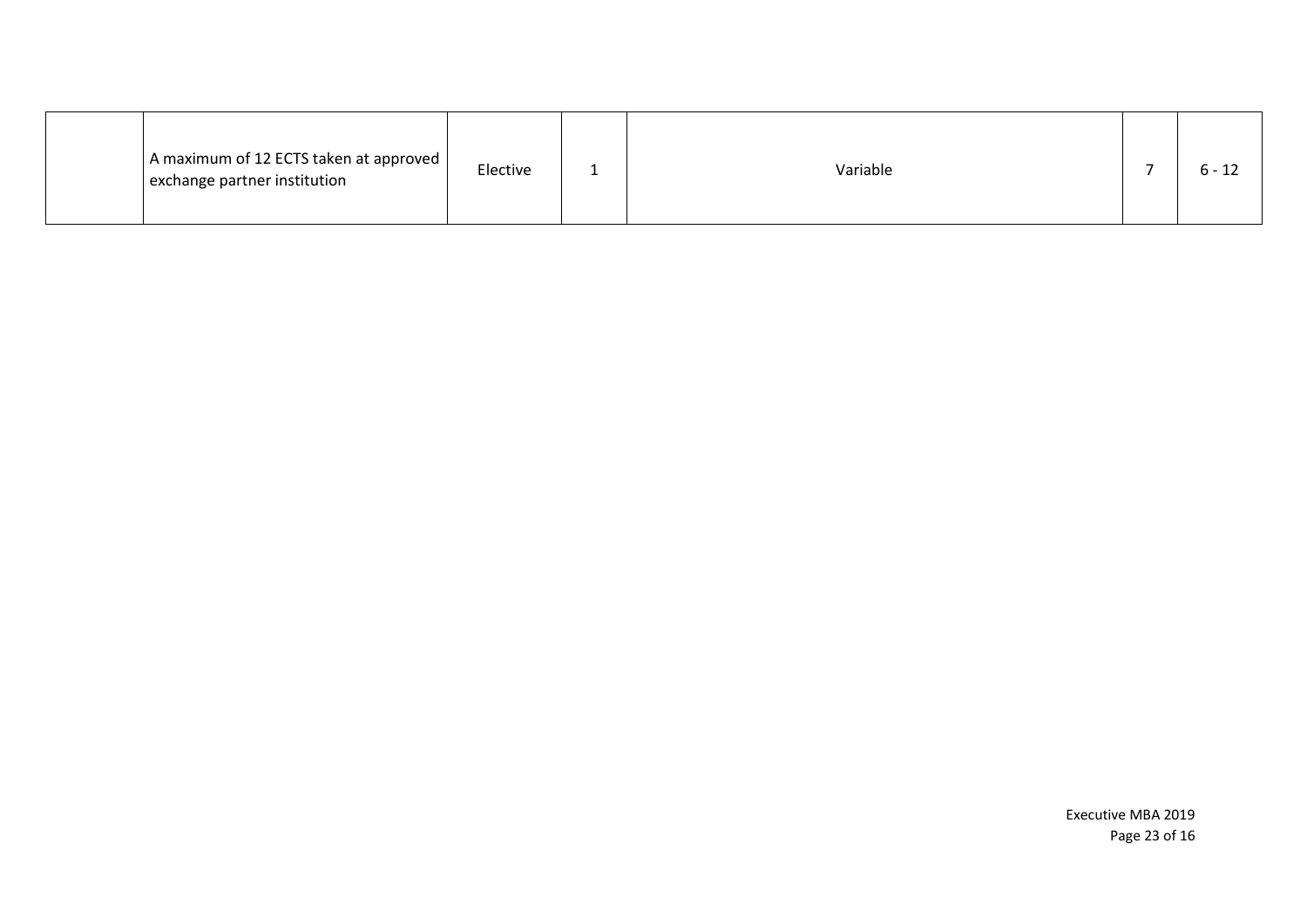Supporting Information

The Programme Handbook is available at: Info@winf.edu.p[l](http://www.imperial.ac.uk/business-school/programmes/programme-information/)

The Module Handbook is made available to students via the Hub once the module commences. Module descriptions are available in the Programme Handbook (link above).

The programme's competency standards documents can be obtained from the Business School's Teaching & Quality Office.

The College's entry requirements for postgraduate programmes can be found at: reception

The College statement on pastoral care and welfare support is available at: Department.

Details of Departmental arrangements for pastoral care and welfare support is available in Student Programme Handbooks.

The university's Quality & Enhancement Framework is available at the Department.

The programme is consistent with the Qualifications Framework of the European Higher Education Area which is available at office[.](http://www.ehea.info/Uploads/qualification/QF-EHEA-May2005.pdf)

Indicators of Quality & Standards:

Prepared by Prof. Dr……….

Dr……………

Supervised by Prof. Dr…………

Approved by the President of UCSS curriculum Development Committee